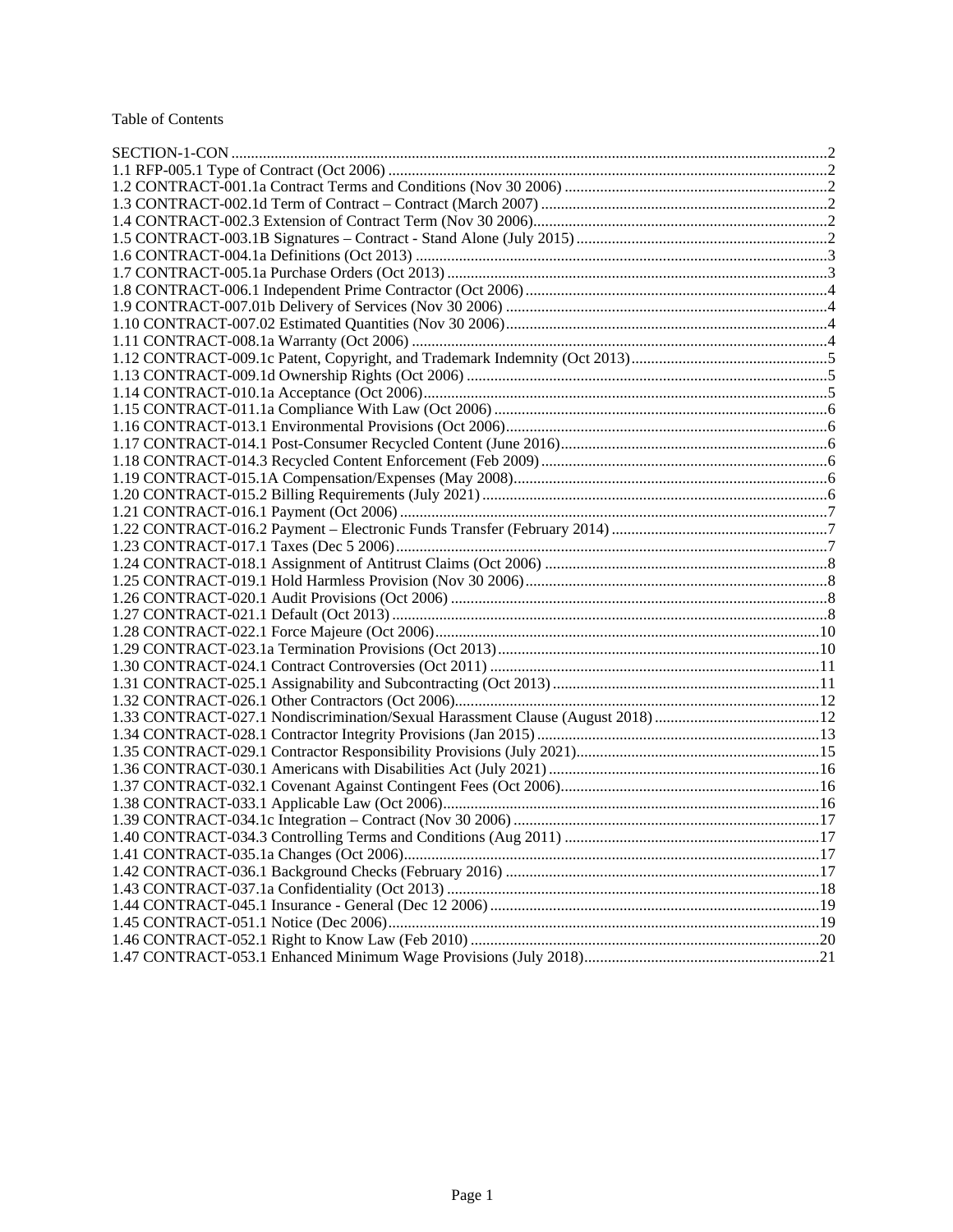## CONTRACT - STANDARD TERMS and CONDITIONS

## <span id="page-1-0"></span>**1.2 CONTRACT-001.1a Contract Terms and Conditions (Nov 30 2006)**

The Contract with the selected offeror (who shall become the "Contractor") shall include the following terms and conditions:

## <span id="page-1-1"></span>**1.3 CONTRACT-002.1d Term of Contract – Contract (March 2007)**

- a. The initial term of the Contract shall be 05 year(s) and 00 month(s).
- b. The term of the Contract shall begin on the Commencement Date (as defined below) and shall end on the Expiration Date identified in the Contract, subject to the other provisions of the Contract.
- c. The Commencement Date shall be the later of the "Valid from" date shown on the Contract output form or the Effective Date (as defined below).
- d. The Effective Date shall be the Effective Date printed on the Contract output form after the Contract has been fully executed by the Contractor and the Commonwealth (fully executed by the Commonwealth means that it has been signed and approved as required by Commonwealth contracting procedures).

## <span id="page-1-2"></span>**1.4 CONTRACT-002.3 Extension of Contract Term (Nov 30 2006)**

The Commonwealth reserves the right, upon notice to the Contractor, to extend any single term of the Contract for up to three (3) months upon the same terms and conditions.

## <span id="page-1-3"></span>**1.5 CONTRACT-003.1B Signatures – Contract - Stand Alone (July 2015)**

The Contract shall not be a legally binding contract until the fully-executed Contract has been sent to the Contractor. No Commonwealth employee has the authority to verbally direct the commencement of any work or delivery of any supply under this Contract prior to the Effective Date. The Contractor hereby waives any claim or cause of action for any service or work performed prior to the Effective Date.

The Contract may be signed in counterparts. The Contractor shall sign the Contract and return it to the Commonwealth. After the Contract is signed by the Contractor and returned to the Commonwealth, it will be processed for Commonwealth signatures and approvals. When the Contract has been signed and approved by the Commonwealth as required by Commonwealth contracting procedures, the Commonwealth shall create a Contract output form which shall: 1) clearly indicate "Fully executed" at the top of the form; 2) include a printed Effective Date and 3) include the printed name of the Purchasing Agent indicating that the document has been electronically signed and approved by the Commonwealth. Until the Contractor receives the Contract output form with this information on the Contract output form, there is no legally binding contract between the parties.

The fully-executed Contract may be sent to the Contractor electronically or through facsimile equipment. The electronic transmission of the Contract shall require acknowledgement of receipt of the transmission by the Contractor. Receipt of the electronic or facsimile transmission of the Contract shall constitute receipt of the fully-executed Contract.

The Commonwealth and the Contractor specifically agree as follows:

a. No handwritten signature shall be required in order for the Contract to be legally enforceable.

b. The parties agree that no writing shall be required in order to make the Contract legally binding, notwithstanding contrary requirements in any law. The parties hereby agree not to contest the validity or enforceability of a genuine Contract or acknowledgement issued electronically under the provisions of a statute of frauds or any other applicable law relating to whether certain agreements be in writing and signed by the party bound thereby. Any genuine Contract or acknowledgement issued electronically, if introduced as evidence on paper in any judicial,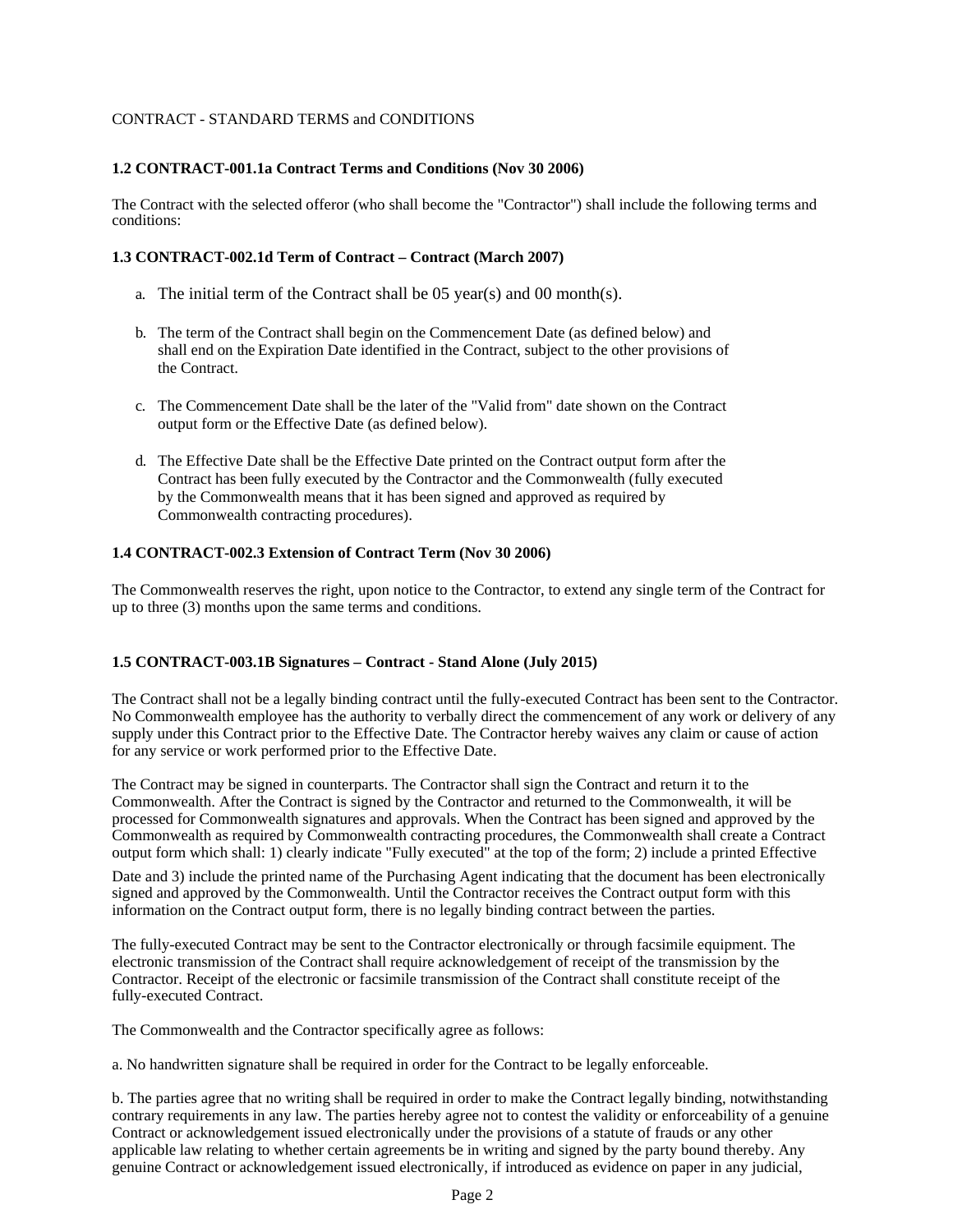arbitration, mediation, or administrative proceedings, will be admissible as between the parties to the same extent and under the same conditions as other business records originated and maintained in documentary form. Neither party shall contest the admissibility of copies of a genuine Contract or acknowledgements under either the business records exception to the hearsay rule or the best evidence rule on the basis that the Contract or acknowledgement were not in writing or signed by the parties. A Contract or acknowledgment shall be deemed to be genuine for all purposes if it is transmitted to the location designated for such documents.

c. Each party will immediately take steps to verify any document that appears to be obviously garbled in transmission or improperly formatted to include re-transmission of any such document if necessary.

## <span id="page-2-0"></span>**1.6 CONTRACT-004.1a Definitions (Oct 2013)**

As used in this Contract, these words shall have the following meanings:

a. Agency: The department, board, commission or other agency of the Commonwealth of Pennsylvania listed as the Purchasing Agency. If a COSTARS entity or external procurement activity has issued an order against this contract, that entity shall also be identified as "Agency".

b. Contracting Officer: The person authorized to administer this Contract for the Commonwealth and to make written determinations with respect to the Contract.

c. Days: Unless specifically indicated otherwise, days mean calendar days.

d. Developed Works or Developed Materials: All documents, sketches, drawings, designs, works, papers, files, reports, computer programs, computer documentation, data, records, software, samples or any other tangible material without limitation authored or prepared by Contractor as the work product covered in the scope of work for the Project.

e. Documentation: All materials required to support and convey information about the services required by this Contract. It includes, but is not necessarily restricted to, written reports and analyses, diagrams, maps, logical and physical designs, system designs, computer programs, flow charts, disks, and/or other machine-readable storage media.

f. Services: All Contractor activity necessary to satisfy the Contract.

# <span id="page-2-1"></span>**1.7 CONTRACT-005.1a Purchase Orders (Oct 2013)**

Commonwealth agencies may issue Purchase Orders against the Contract. These orders constitute the Contractor's authority to make delivery. All Purchase Orders received by the Contractor up to and including the expiration date of the Contract are acceptable and must be performed in accordance with the Contract. Each Purchase Order will be deemed to incorporate the terms and conditions set forth in the Contract.

Purchase Orders will not include an "ink" signature by the Agency. The electronically-printed name of the purchaser represents the signature of that individual who has the authority, on behalf of the Commonwealth, to authorize the Contractor to proceed.

Purchase Orders may be issued electronically or through facsimile equipment. The electronic transmission of a purchase order shall require acknowledgement of receipt of the transmission by the Contractor. Receipt of the electronic or facsimile transmission of the Purchase Order shall constitute receipt of an order. Orders received by the Contractor after 4:00 p.m. will be considered received the following business day.

a. No handwritten signature shall be required in order for the Contract or Purchase Order to be legally enforceable.

b. The parties agree that no writing shall be required in order to make the Purchase Order legally binding. The parties hereby agree not to contest the validity or enforceability of a Purchase Order or acknowledgement issued electronically under the provisions of a statute of frauds or any other applicable law relating to whether certain agreements be in writing and signed by the party bound thereby. Any Purchase Order or acknowledgement issued electronically, if introduced as evidence on paper in any judicial, arbitration, mediation, or administrative proceedings, will be admissible as between the parties to the same extent and under the same conditions as other business records originated and maintained in documentary form. Neither party shall contest the admissibility of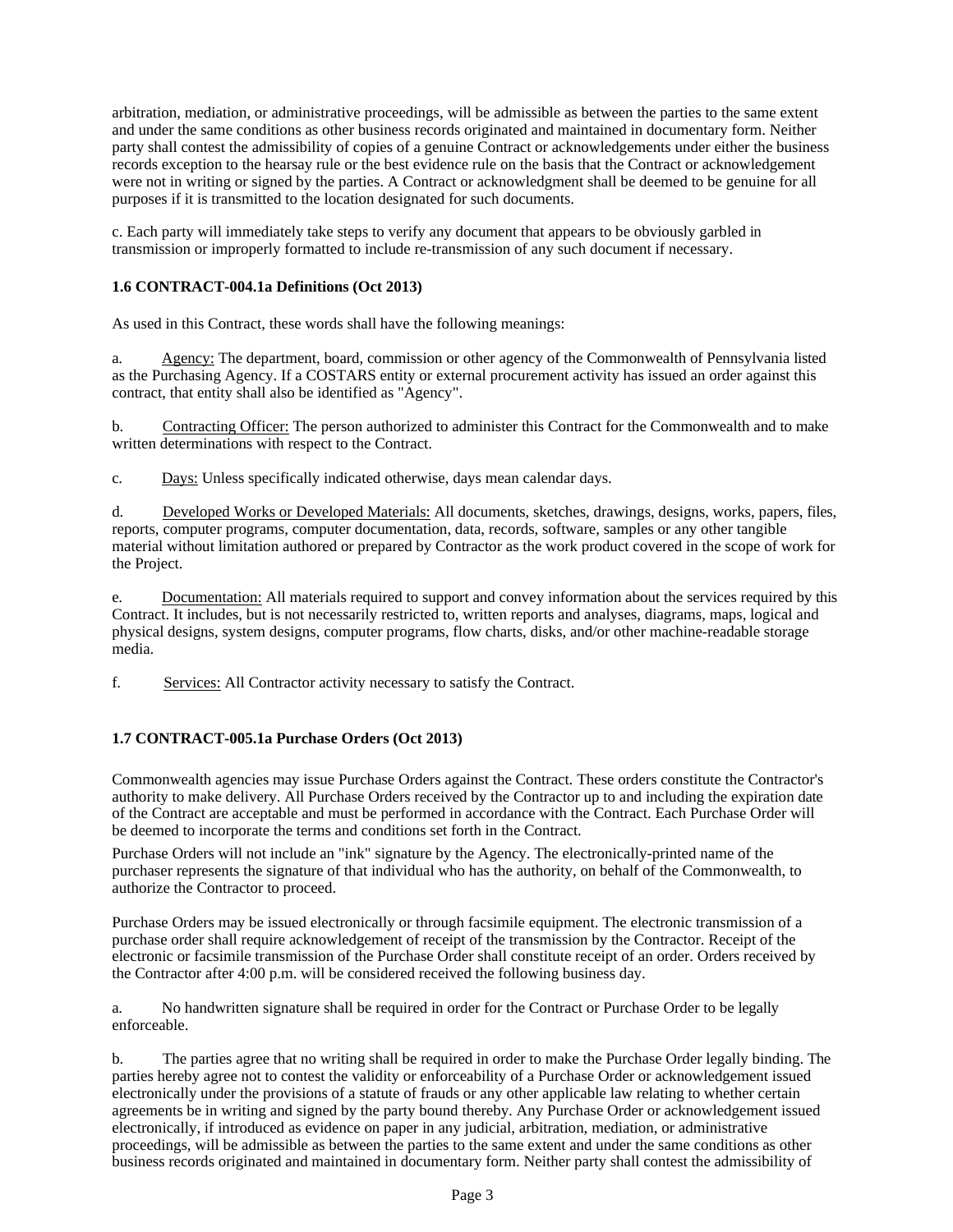copies of Purchase Orders or acknowledgements under either the business records exception to the hearsay rule or the best evidence rule on the basis that the Purchase Order or acknowledgement were not in writing or signed by the parties. A Purchase Order or acknowledgment shall be deemed to be genuine for all purposes if it is transmitted to the location designated for such documents.

c. Each party will immediately take steps to verify any document that appears to be obviously garbled in transmission or improperly formatted to include re-transmission of any such document if necessary.

Purchase Orders under ten thousand dollars (\$10,000) in total amount may also be made in person or by telephone using a Commonwealth Purchasing Card. When an order is placed by telephone, the Commonwealth agency shall provide the agency name, employee name, credit card number, and expiration date of the card. Contractors agree to accept payment through the use of the Commonwealth Purchasing Card.

### <span id="page-3-0"></span>**1.8 CONTRACT-006.1 Independent Prime Contractor (Oct 2006)**

In performing its obligations under the Contract, the Contractor will act as an independent contractor and not as an employee or agent of the Commonwealth. The Contractor will be responsible for all services in this Contract whether or not Contractor provides them directly. Further, the Contractor is the sole point of contact with regard to all contractual matters, including payment of any and all charges resulting from the Contract.

#### <span id="page-3-1"></span>**1.9 CONTRACT-007.01b Delivery of Services (Nov 30 2006)**

The Contractor shall proceed with all due diligence in the performance of the services with qualified personnel, in accordance with the completion criteria set forth in the Contract.

### <span id="page-3-2"></span>**1.10 CONTRACT-007.02 Estimated Quantities (Nov 30 2006)**

It shall be understood and agreed that any quantities listed in the Contract are estimated only and may be increased or decreased in accordance with the actual requirements of the Commonwealth and that the Commonwealth in accepting any bid or portion thereof, contracts only and agrees to purchase only the materials and services in such quantities as represent the actual requirements of the Commonwealth. The Commonwealth reserves the right to purchase materials and services covered under the Contract through a separate competitive procurement procedure, whenever Commonwealth deems it to be in its best interest.

#### <span id="page-3-3"></span>**1.11 CONTRACT-008.1a Warranty (Oct 2006)**

When an item is replaced, it shall be replaced with an item of equivalent or superior quality without any additional cost to the Commonwealth.

#### <span id="page-3-4"></span>**1.12 CONTRACT-009.1c Patent, Copyright, and Trademark Indemnity (Oct 2013)**

The Contractor warrants that it is the sole owner or author of, or has entered into a suitable legal agreement concerning either: a) the design of any product or process provided or used in the performance of the Contract which is covered by a patent, copyright, or trademark registration or other right duly authorized by state or federal law or b) any copyrighted matter in any report, document or other material provided to the Commonwealth under the contract.

The Contractor shall defend any suit or proceeding brought against the Commonwealth on account of any alleged patent, copyright or trademark infringement in the United States of any of the products provided or used in the performance of the Contract.

This is upon condition that the Commonwealth shall provide prompt notification in writing of such suit or proceeding; full right, authorization and opportunity to conduct the defense thereof; and full information and all reasonable cooperation for the defense of same.

As principles of governmental or public law are involved, the Commonwealth may participate in or choose to conduct, in its sole discretion, the defense of any such action.

If information and assistance are furnished by the Commonwealth at the Contractor's written request, it shall be at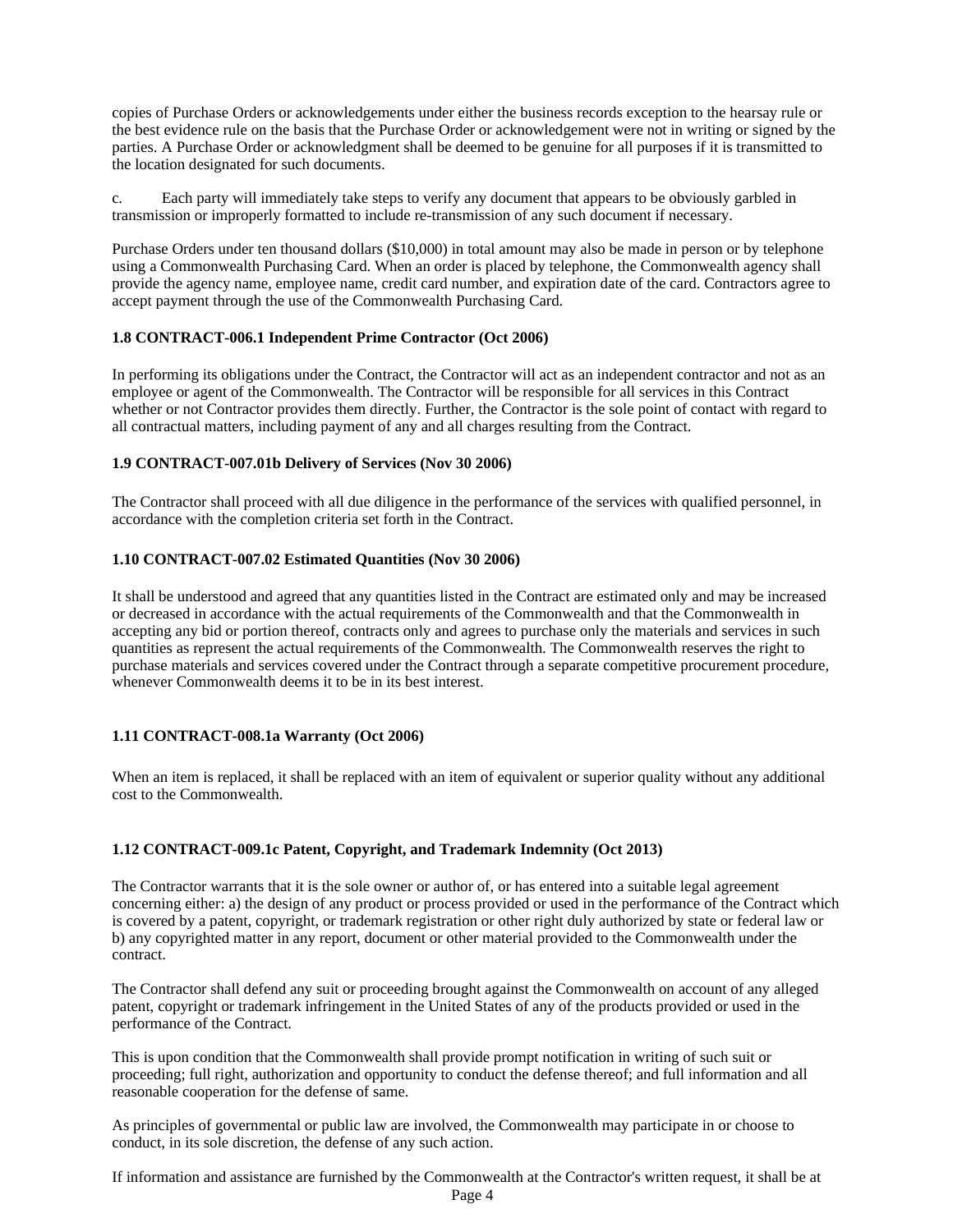the Contractor's expense, but the responsibility for such expense shall be only that within the Contractor's written authorization.

The Contractor shall indemnify and hold the Commonwealth harmless from all damages, costs, and expenses, including attorney's fees that the Contractor or the Commonwealth may pay or incur by reason of any infringement or violation of the rights occurring to any holder of copyright, trademark, or patent interests and rights in any products provided or used in the performance of the Contract.

If any of the products provided by the Contractor in such suit or proceeding are held to constitute infringement and the use is enjoined, the Contractor shall, at its own expense and at its option, either procure the right to continue use of such infringement products, replace them with non-infringement equal performance products or modify them so that they are no longer infringing.

If the Contractor is unable to do any of the preceding, the Contractor agrees to remove all the equipment or software which are obtained contemporaneously with the infringing product, or, at the option of the Commonwealth, only those items of equipment or software which are held to be infringing, and to pay the Commonwealth: 1) any amounts paid by the Commonwealth towards the purchase of the product, less straight line depreciation; 2) any license fee paid by the Commonwealth for the use of any software, less an amount for the period of usage; and 3) the pro rata portion of any maintenance fee representing the time remaining in any period of maintenance paid for. The obligations of the Contractor under this paragraph continue without time limit. No costs or expenses shall be incurred for the account of the Contractor without its written consent.

## <span id="page-4-0"></span>**1.13 CONTRACT-009.1d Ownership Rights (Oct 2006)**

The Commonwealth shall have unrestricted authority to reproduce, distribute, and use any submitted report, data, or material, and any software or modifications and any associated documentation that is designed or developed and delivered to the Commonwealth as part of the performance of the Contract.

### <span id="page-4-1"></span>**1.14 CONTRACT-010.1a Acceptance (Oct 2006)**

No item(s) received by the Commonwealth shall be deemed accepted until the Commonwealth has had a reasonable opportunity to inspect the item(s). Any item(s) which is discovered to be defective or fails to conform to the specifications may be rejected upon initial inspection or at any later time if the defects contained in the item(s) or the

noncompliance with the specifications were not reasonably ascertainable upon the initial inspection. It shall thereupon become the duty of the Contractor to remove rejected item(s) from the premises without expense to the Commonwealth within fifteen (15) days after notification. Rejected item(s) left longer than fifteen (15) days will be regarded as abandoned, and the Commonwealth shall have the right to dispose of them as its own property and shall retain that portion of the proceeds of any sale which represents the Commonwealth's costs and expenses in regard to the storage and sale of the item(s). Upon notice of rejection, the Contractor shall immediately replace all such rejected item(s) with others conforming to the specifications and which are not defective. If the Contractor fails, neglects or refuses to do so, the Commonwealth shall then have the right to procure a corresponding quantity of such item(s), and deduct from any monies due or that may thereafter become due to the Contractor, the difference between the price stated in the Contract and the cost thereof to the Commonwealth.

## <span id="page-4-2"></span>**1.15 CONTRACT-011.1a Compliance With Law (Oct 2006)**

The Contractor shall comply with all applicable federal and state laws and regulations and local ordinances in the performance of the Contract.

#### <span id="page-4-3"></span>**1.16 CONTRACT-013.1 Environmental Provisions (Oct 2006)**

In the performance of the Contract, the Contractor shall minimize pollution and shall strictly comply with all applicable environmental laws and regulations, including, but not limited to: the Clean Streams Law Act of June 22, 1937 (P.L. 1987, No. 394), as amended 35 P.S. Section 691.601 et seq.; the Pennsylvania Solid Waste Management Act, Act of July 7, 1980 (P.L. 380, No. 97), as amended, 35 P.S. Section 6018.101 et seq.; and the Dam Safety and Encroachment Act, Act of November 26, 1978 (P.L. 1375, No. 325), as amended, 32 P.S. Section 693.1.

## <span id="page-4-4"></span>**1.17 CONTRACT-014.1 Post-Consumer Recycled Content (June 2016)**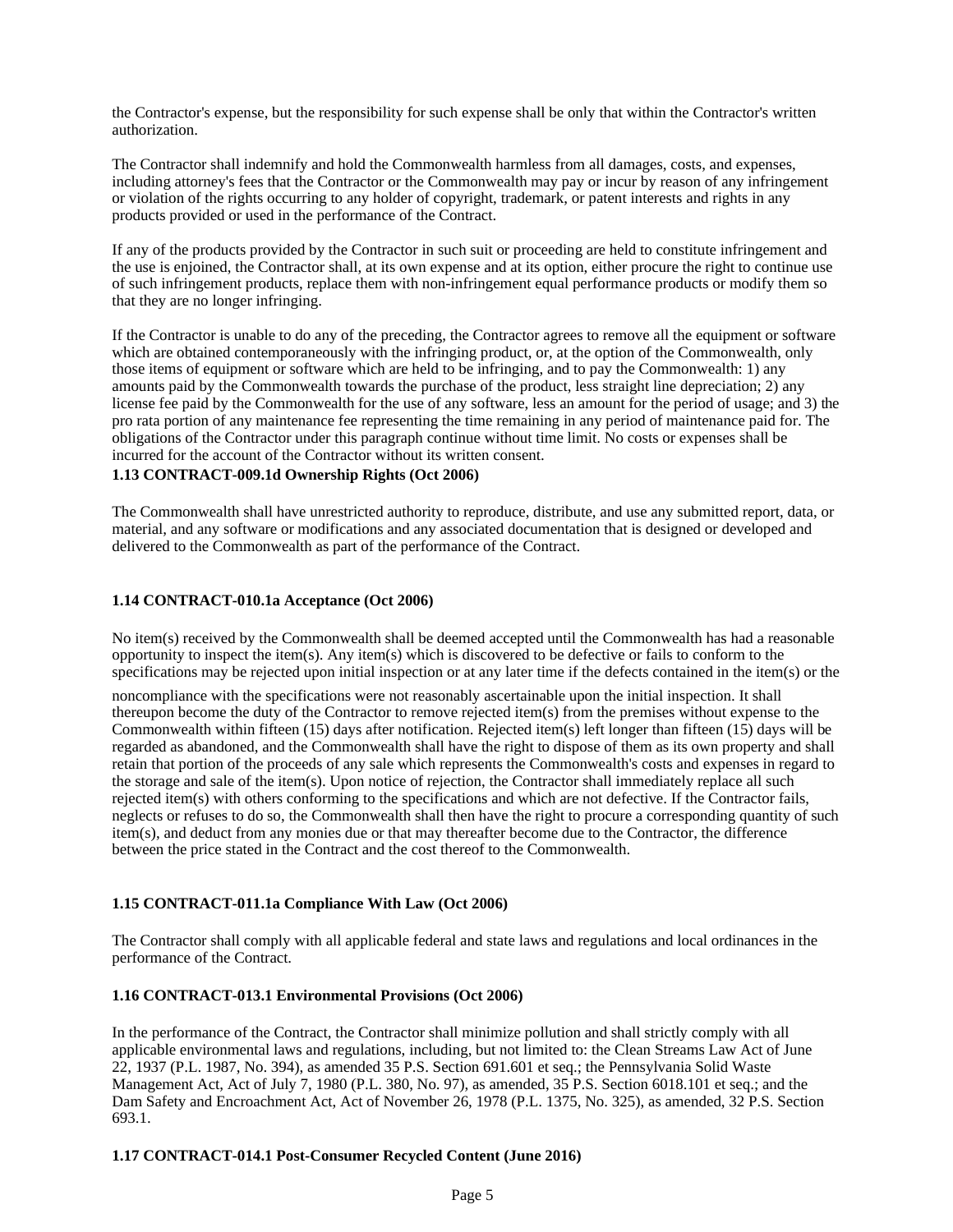Except as specifically waived by the Department of General Services in writing, any products which are provided to the Commonwealth as a part of the performance of the Contract must meet the minimum percentage levels for total recycled content as specified by the Environmental Protection Agency in its Comprehensive Procurement Guidelines, which can be found at [https://www.epa.gov/smm/comprehensive-procurement-guideline-cpg-program.](http://www.epa.gov/smm/comprehensive-procurement-guideline-cpg-program)

## <span id="page-5-0"></span>**1.18 CONTRACT-014.3 Recycled Content Enforcement (Feb 2009)**

The Contractor may be required, after delivery of the Contract item(s), to provide the Commonwealth with documentary evidence that the item(s) was in fact produced with the required minimum percentage of post-consumer and recovered material content.

## <span id="page-5-1"></span>**1.19 CONTRACT-015.1A Compensation/Expenses (May 2008)**

The Contractor shall be required to perform the specified services at the price(s) quoted in the Contract. All services shall be performed within the time period(s) specified in the Contract. The Contractor shall be compensated only for work performed to the satisfaction of the Commonwealth. The Contractor shall not be allowed or paid travel or per diem expenses except as specifically set forth in the Contract.

## <span id="page-5-2"></span>**1.20 CONTRACT-015.2 Billing Requirements (July 2021)**

Unless the Contractor has been authorized by the Commonwealth for Evaluated Receipt Settlement or Vendor Self-Invoicing , the Contractor shall include in all of its invoices the following minimum information:

- Vendor name and "Remit to" address, including SAP Vendor number;
- SAP Purchase Order number;
- Delivery Address, including name of Commonwealth agency;
- Description of the supplies/services delivered in accordance with SAP Purchase Order (include purchase order line number if possible);
- Quantity provided;
- Unit price;
- Price extension:
- Total price; and
- Delivery date of supplies or services.

If an invoice does not contain the minimum information set forth in this paragraph, the Commonwealth may return the invoice as improper. If the Commonwealth returns an invoice as improper, the time for processing a payment will be suspended until the Commonwealth receives a correct invoice. The Contractor may not receive payment until the Commonwealth has received a correct invoice.

Contractors are required to establish separate billing accounts with each using agency and invoice them directly. Each invoice shall be itemized with adequate detail and match the line item on the Purchase Order. In no instance shall any payment be made for services to the Contractor that are not in accordance with the prices on the Purchase Order, the Contract, updated price lists or any discounts negotiated by the purchasing agency.

# <span id="page-5-3"></span>**1.21 CONTRACT-016.1 Payment (Oct 2006)**

a. The Commonwealth shall put forth reasonable efforts to make payment by the required payment date. The required payment date is: (a) the date on which payment is due under the terms of the Contract; (b) thirty (30) days after a proper invoice actually is received at the "Bill To" address if a date on which payment is due is not specified in the Contract (a "proper" invoice is not received until the Commonwealth accepts the service as satisfactorily performed); or (c) the payment date specified on the invoice if later than the dates established by (a) and (b) above. Payment may be delayed if the payment amount on an invoice is not based upon the price(s) as stated in the Contract. If any payment is not made within fifteen (15) days after the required payment date, the Commonwealth may pay interest as determined by the Secretary of Budget in accordance with Act No. 266 of 1982 and regulations promulgated pursuant thereto. Payment should not be construed by the Contractor as acceptance of the service performed by the Contractor. The Commonwealth reserves the right to conduct further testing and inspection after payment, but within a reasonable time after performance, and to reject the service if such post payment testing or inspection discloses a defect or a failure to meet specifications. The Contractor agrees that the Commonwealth may set off the amount of any state tax liability or other obligation of the Contractor or its subsidiaries to the Commonwealth against any payments due the Contractor under any contract with the Commonwealth.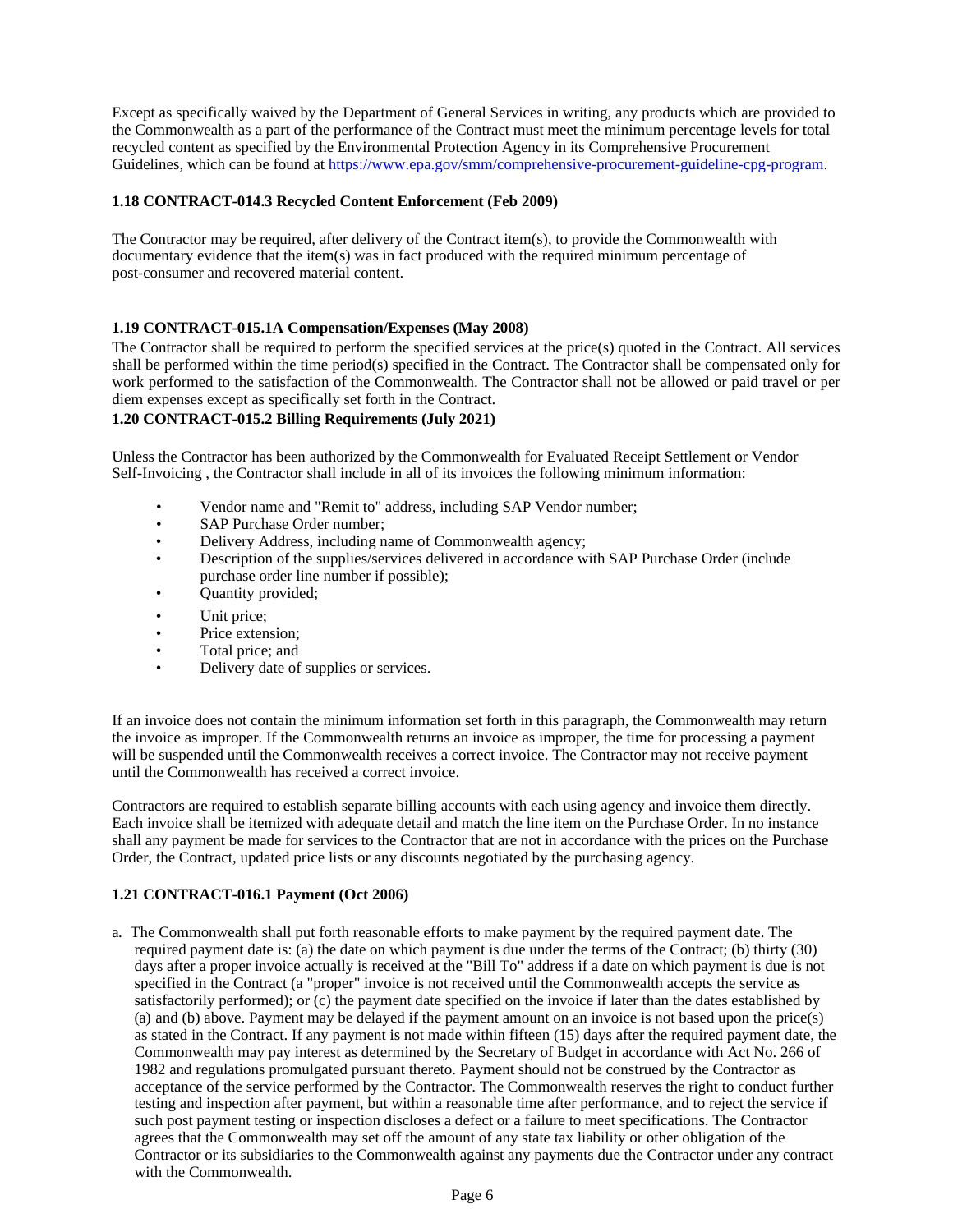b. The Commonwealth shall have the option of using the Commonwealth purchasing card to make purchases under the Contract or Purchase Order. The Commonwealth's purchasing card is similar to a credit card in that there will be a small fee which the Contractor will be required to pay and the Contractor will receive payment directly from the card issuer rather than the Commonwealth. Any and all fees related to this type of payment are the responsibility of the Contractor. In no case will the Commonwealth allow increases in prices to offset credit card fees paid by the Contractor or any other charges incurred by the Contractor, unless specifically stated in the terms of the Contract or Purchase Order.

## <span id="page-6-0"></span>**1.22 CONTRACT-016.2 Payment – Electronic Funds Transfer (February 2014)**

a. The Commonwealth will make contract payments through the Automated Clearing House (ACH). Within 10 days of award of the contract or purchase order, the contractor must submit or must have already submitted their ACH information within their user profile in the Commonwealth's procurement system (SRM).

b. The contractor must submit a unique invoice number with each invoice submitted. The unique invoice number will be listed on the Commonwealth of Pennsylvania's ACH remittance advice to enable the contractor to properly apply the state agency's payment to the invoice submitted.

c. It is the responsibility of the contractor to ensure that the ACH information contained in SRM is accurate and complete. Failure to maintain accurate and complete information may result in delays in payments.

<span id="page-6-1"></span>**1.23 CONTRACT-017.1 Taxes (Dec 5 2006)The Commonwealth is exempt from all excise taxes imposed by the Internal Revenue Service and has accordingly registered with the Internal Revenue Service to make tax free**  purchases under Registration No. 23-23740001-K. With the exception of purchases of the following items, no **exemption certificates are required and none will be issued: undyed diesel fuel, tires, trucks, gas guzzler emergency vehicles, and sports fishing equipment. The Commonwealth is also exempt from Pennsylvania state sales tax, local sales tax, public transportation assistance taxes and fees and vehicle rental tax. The Department of Revenue regulations provide that exemption certificates are not required for sales made to governmental entities and none will be issued. Nothing in this paragraph is meant to exempt a construction contractor from the payment of any of these taxes or fees which are required to be paid with respect to the purchase, use, rental, or lease of tangible personal property or taxable services used or transferred in connection with the performance of a construction contract.**

#### <span id="page-6-2"></span>**1.24 CONTRACT-018.1 Assignment of Antitrust Claims (Oct 2006)**

The Contractor and the Commonwealth recognize that in actual economic practice, overcharges by the Contractor's suppliers resulting from violations of state or federal antitrust laws are in fact borne by the Commonwealth. As part of the consideration for the award of the Contract, and intending to be legally bound, the Contractor assigns to the Commonwealth all right, title and interest in and to any claims the Contractor now has, or may acquire, under state or federal antitrust laws relating to the products and services which are the subject of this Contract.

#### <span id="page-6-3"></span>**1.25 CONTRACT-019.1 Hold Harmless Provision (Nov 30 2006)**

- a. The Contractor shall hold the Commonwealth harmless from and indemnify the Commonwealth against any and all third party claims, demands and actions based upon or arising out of any activities performed by the Contractor and its employees and agents under this Contract, provided the Commonwealth gives Contractor prompt notice of any such claim of which it learns. Pursuant to the Commonwealth Attorneys Act (71 P.S. Section 732-101, et seq.), the Office of Attorney General (OAG) has the sole authority to represent the Commonwealth in actions brought against the Commonwealth. The OAG may, however, in its sole discretion and under such terms as it deems appropriate, delegate its right of defense. If OAG delegates the defense to the Contractor, the Commonwealth will cooperate with all reasonable requests of Contractor made in the defense of such suits.
- b. Notwithstanding the above, neither party shall enter into any settlement without the other party's written consent, which shall not be unreasonably withheld. The Commonwealth may, in its sole discretion, allow the Contractor to control the defense and any related settlement negotiations.

## <span id="page-6-4"></span>**1.26 CONTRACT-020.1 Audit Provisions (Oct 2006)**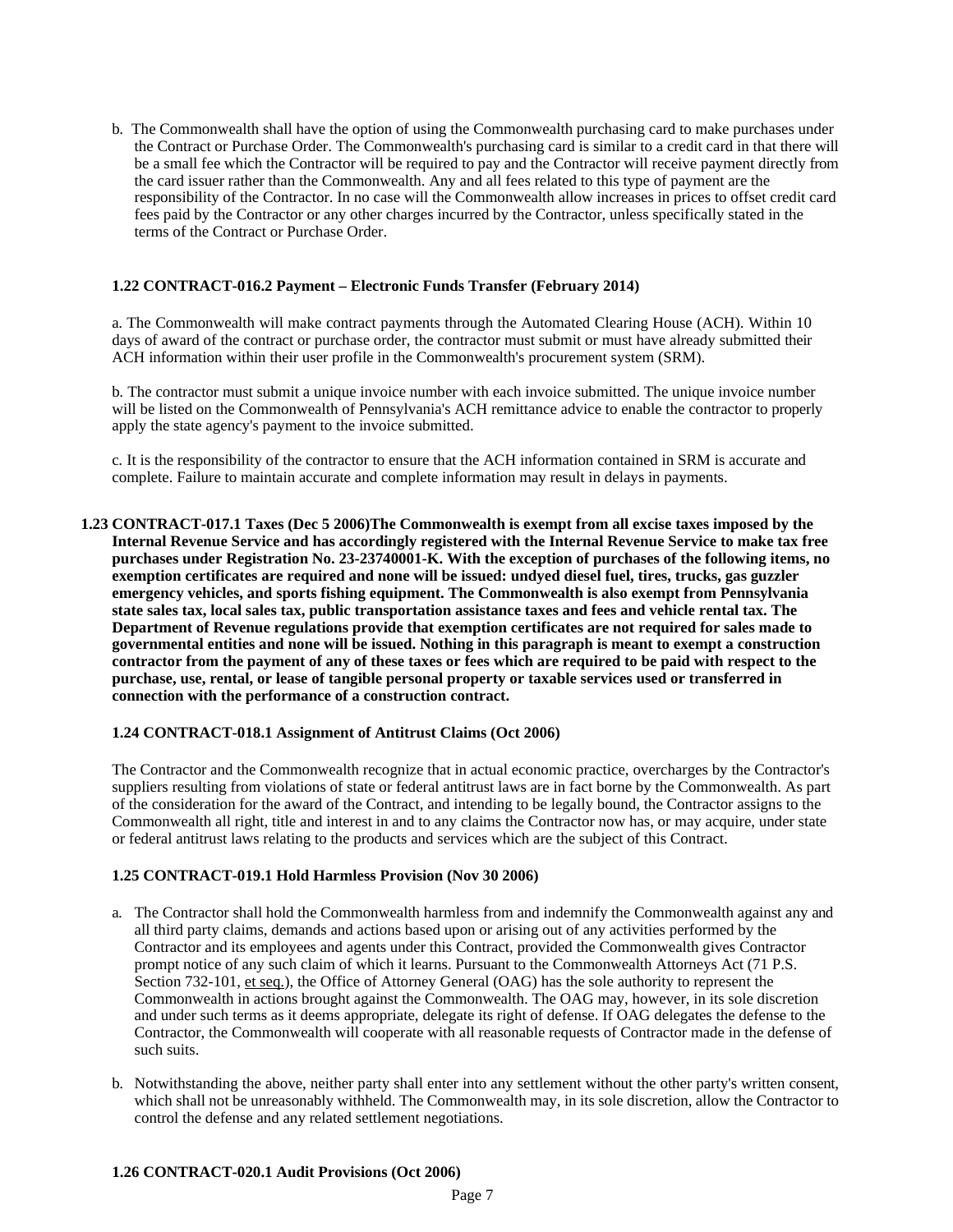The Commonwealth shall have the right, at reasonable times and at a site designated by the Commonwealth, to audit the books, documents and records of the Contractor to the extent that the books, documents and records relate to costs or pricing data for the Contract. The Contractor agrees to maintain records which will support the prices charged and costs incurred for the Contract. The Contract shall preserve books, documents and records that relate to costs or pricing data for the Contract for a period of three (3) years from the date of final payment. The Contractor shall give full and free access to all records to the Commonwealth and/or their authorized representatives.

#### <span id="page-7-0"></span>**1.27 CONTRACT-021.1 Default (Oct 2013)**

a. The Commonwealth may, subject to the Force Majeure provisions of this Contract, and in addition to its other rights under the Contract, declare the Contractor in default by written notice thereof to the Contractor, and terminate (as provided in the Termination Provisions of this Contract) the whole or any part of this Contract or any Purchase Order for any of the following reasons:

1) Failure to begin work within the time specified in the Contract or Purchase Order or as otherwise specified;

2) Failure to perform the work with sufficient labor, equipment, or material to ensure the completion of the specified work in accordance with the Contract or Purchase Order terms;

3) Unsatisfactory performance of the work;

4) Failure to deliver the awarded item(s) within the time specified in the Contract or Purchase Order or as otherwise specified;

5) Improper delivery;

6) Failure to provide an item(s) which is in conformance with the specifications referenced in the Contract or Purchase Order;

7) Delivery of a defective item;

8) Failure or refusal to remove material, or remove and replace any work rejected as defective or unsatisfactory;

9) Discontinuance of work without approval;

10) Failure to resume work, which has been discontinued, within a reasonable time after notice to do so;

11) Insolvency or bankruptcy;

12) Assignment made for the benefit of creditors;

13) Failure or refusal within 10 days after written notice by the Contracting Officer, to make payment or show cause why payment should not be made, of any amounts due for materials furnished, labor supplied or performed, for equipment rentals, or for utility services rendered;

14) Failure to protect, to repair, or to make good any damage or injury to property;

- 15) Breach of any provision of the Contract;
- 16) Failure to comply with representations made in the Contractor's bid/proposal; or

17) Failure to comply with applicable industry standards, customs, and practice.

b. In the event that the Commonwealth terminates this Contract or any Purchase Order in whole or in part as provided in Subparagraph a. above, the Commonwealth may procure, upon such terms and in such manner as it determines, items similar or identical to those so terminated, and the Contractor shall be liable to the Commonwealth for any reasonable excess costs for such similar or identical items included within the terminated part of the Contract or Purchase Order.

c. If the Contract or a Purchase Order is terminated as provided in Subparagraph a. above, the Commonwealth, in addition to any other rights provided in this paragraph, may require the Contractor to transfer title and deliver immediately to the Commonwealth in the manner and to the extent directed by the Contracting Officer, such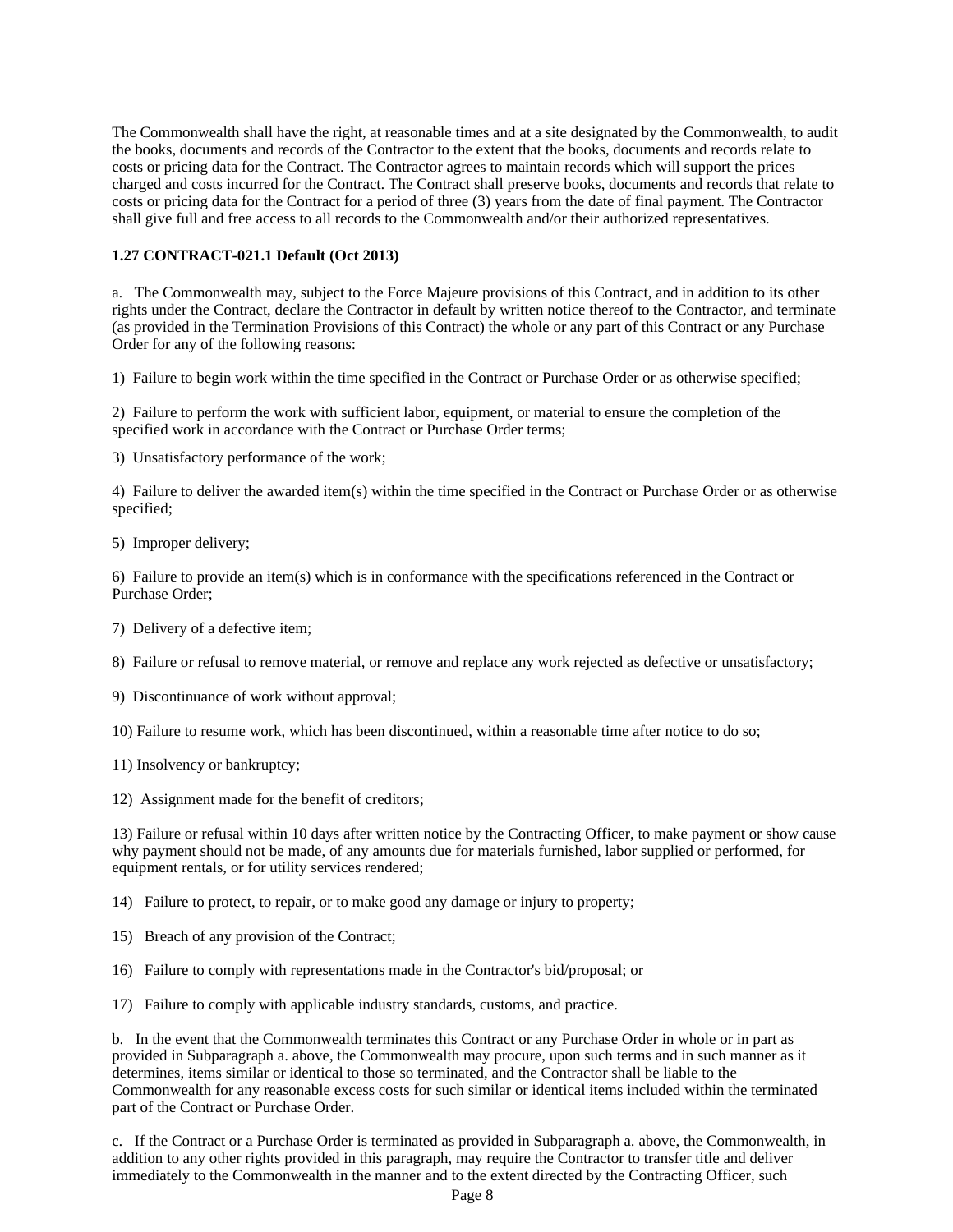partially completed items, including, where applicable, reports, working papers and other documentation, as the Contractor has specifically produced or specifically acquired for the performance of such part of the Contract or Purchase Order as has been terminated. Except as provided below, payment for completed work accepted by the Commonwealth shall be at the Contract price. Except as provided below, payment for partially completed items including, where applicable, reports and working papers, delivered to and accepted by the Commonwealth shall be in an amount agreed upon by the Contractor and Contracting Officer. The Commonwealth may withhold from amounts otherwise due the Contractor for such completed or partially completed works, such sum as the Contracting Officer determines to be necessary to protect the Commonwealth against loss.

d. The rights and remedies of the Commonwealth provided in this paragraph shall not be exclusive and are in addition to any other rights and remedies provided by law or under this Contract.

e. The Commonwealth's failure to exercise any rights or remedies provided in this paragraph shall not be construed to be a waiver by the Commonwealth of its rights and remedies in regard to the event of default or any succeeding event of default.

f. Following exhaustion of the Contractor's administrative remedies as set forth in the Contract Controversies Provision of the Contract, the Contractor's exclusive remedy shall be to seek damages in the Board of Claims.

#### <span id="page-8-0"></span>**1.28 CONTRACT-022.1 Force Majeure (Oct 2006)**

Neither party will incur any liability to the other if its performance of any obligation under this Contract is prevented or delayed by causes beyond its control and without the fault or negligence of either party. Causes beyond a party's control may include, but aren't limited to, acts of God or war, changes in controlling law, regulations, orders or the requirements of any governmental entity, severe weather conditions, civil disorders, natural disasters, fire, epidemics and quarantines, general strikes throughout the trade, and freight embargoes.

The Contractor shall notify the Commonwealth orally within five (5) days and in writing within ten (10) days of the date on which the Contractor becomes aware, or should have reasonably become aware, that such cause would prevent or delay its performance. Such notification shall (i) describe fully such cause(s) and its effect on performance, (ii) state whether performance under the contract is prevented or delayed and (iii) if performance is delayed, state a reasonable estimate of the duration of the delay. The Contractor shall have the burden of proving that such cause(s) delayed or prevented its performance despite its diligent efforts to perform and shall produce such supporting documentation as the Commonwealth may reasonably request. After receipt of such notification, the Commonwealth may elect to cancel the Contract, cancel the Purchase Order, or to extend the time for performance as reasonably necessary to compensate for the Contractor's delay.

In the event of a declared emergency by competent governmental authorities, the Commonwealth by notice to the Contractor, may suspend all or a portion of the Contract or Purchase Order.

#### <span id="page-8-1"></span>**1.29 CONTRACT-023.1a Termination Provisions (Oct 2013)**

The Commonwealth has the right to terminate this Contract or any Purchase Order for any of the following reasons. Termination shall be effective upon written notice to the Contractor.

a. **TERMINATION FOR CONVENIENCE**: The Commonwealth shall have the right to terminate the Contract or a Purchase Order for its convenience if the Commonwealth determines termination to be in its best interest. The Contractor shall be paid for work satisfactorily completed prior to the effective date of the termination, but in no event shall the Contractor be entitled to recover loss of profits.

b. **NON-APPROPRIATION**: The Commonwealth's obligation to make payments during any Commonwealth fiscal year succeeding the current fiscal year shall be subject to availability and appropriation of funds. When funds (state and/or federal) are not appropriated or otherwise made available to support continuation of performance in a subsequent fiscal year period, the Commonwealth shall have the right to terminate the Contract or a Purchase Order. The Contractor shall be reimbursed for the reasonable value of any nonrecurring costs incurred but not amortized in the price of the supplies or services delivered under the Contract. Such reimbursement shall not include loss of profit, loss of use of money, or administrative or overhead costs. The reimbursement amount may be paid from any appropriations available for that purpose.

c. **TERMINATION FOR CAUSE**: The Commonwealth shall have the right to terminate the Contract or a Purchase Order for Contractor default under the Default Clause upon written notice to the Contractor. The Commonwealth shall also have the right, upon written notice to the Contractor, to terminate the Contract or a Purchase Order for other cause as specified in the Contract or by law. If it is later determined that the Commonwealth erred in terminating the Contract or a Purchase Order for cause, then, at the Commonwealth's discretion, the Contract or Purchase Order shall be deemed to have been terminated for convenience under the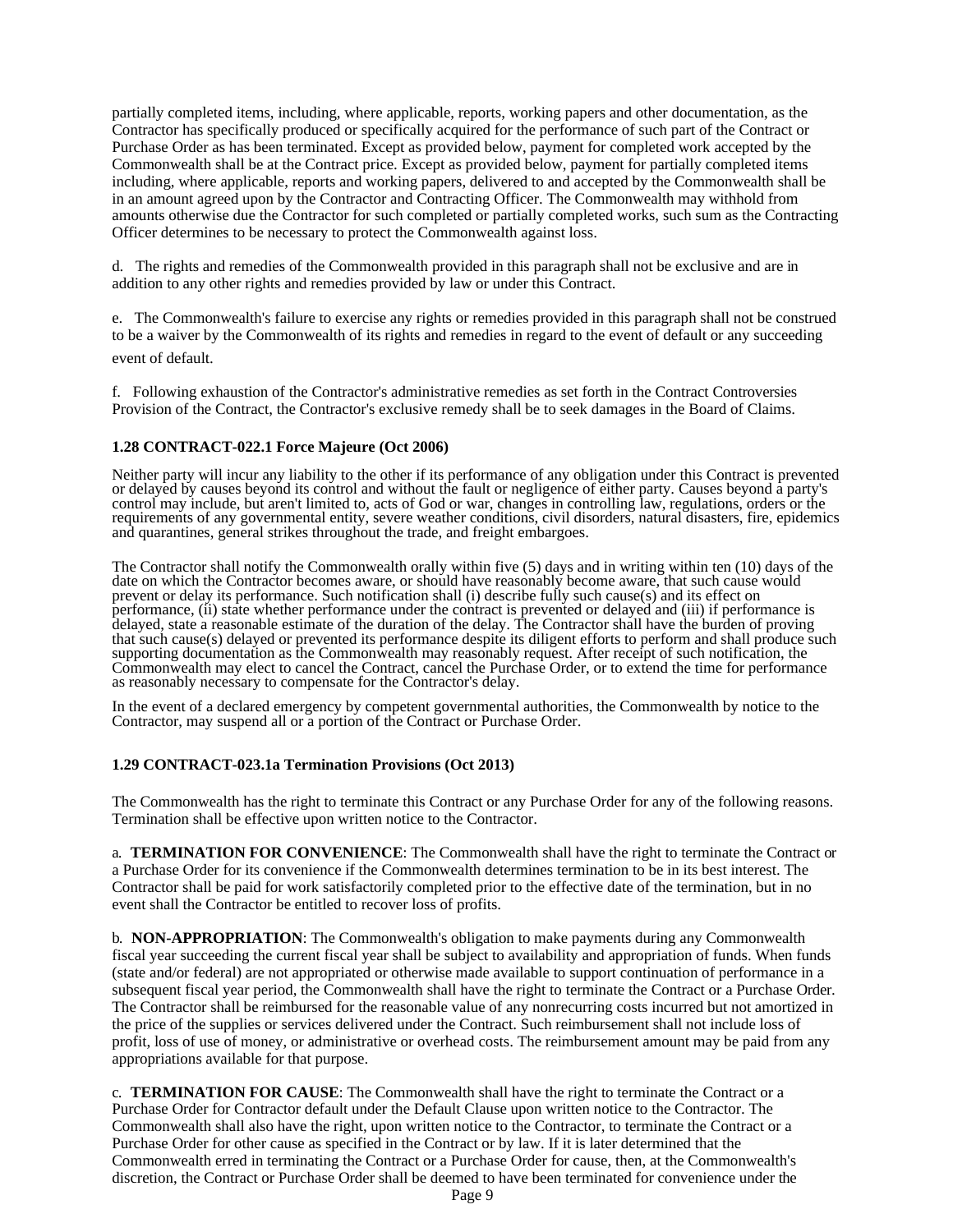Subparagraph a.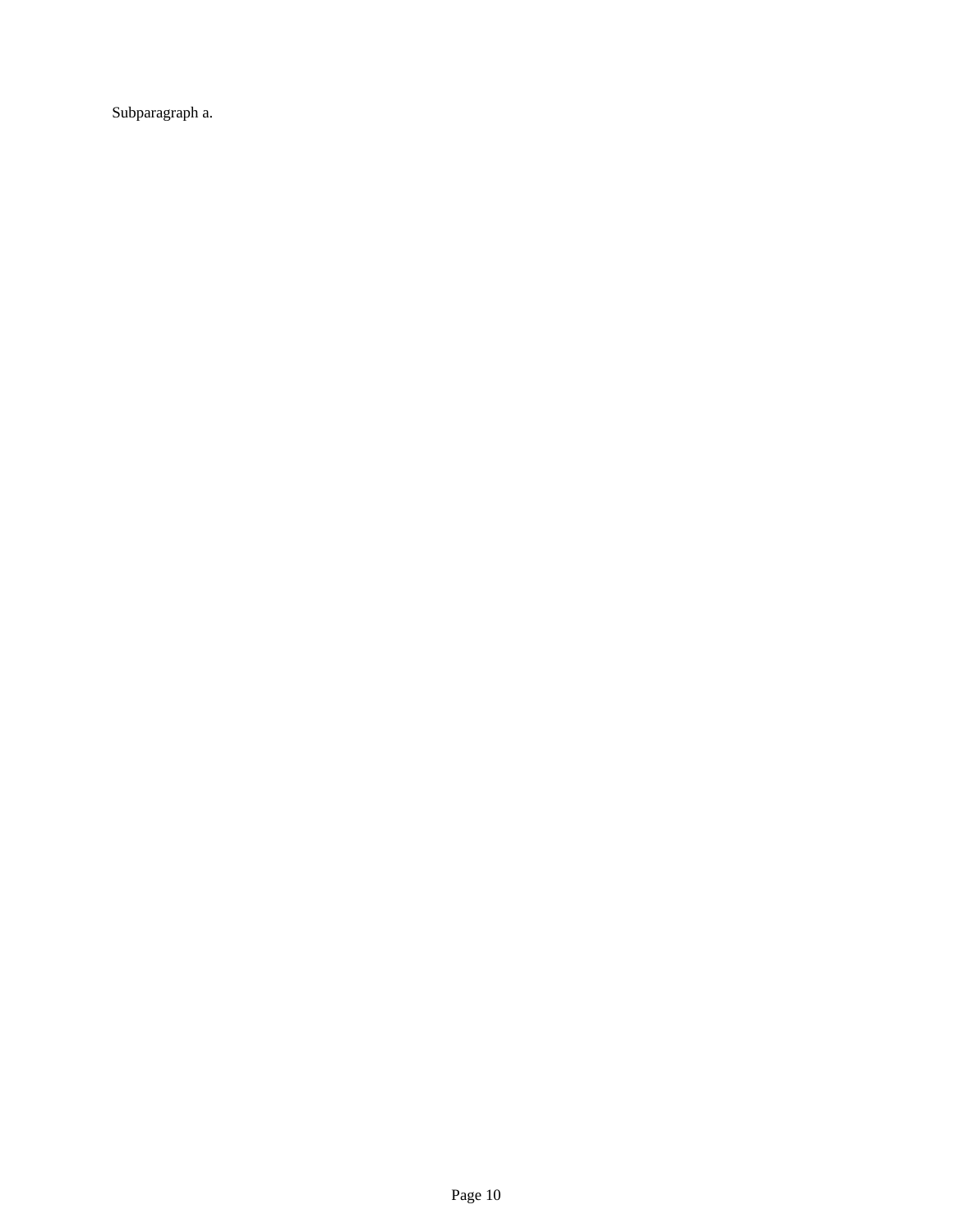### <span id="page-10-0"></span>**1.30 CONTRACT-024.1 Contract Controversies (Oct 2011)**

a. In the event of a controversy or claim arising from the Contract, the Contractor must, within six months after the cause of action accrues, file a written claim with the contracting officer for a determination. The claim shall state all grounds upon which the Contractor asserts a controversy exists. If the Contractor fails to file a claim or files an untimely claim, the Contractor is deemed to have waived its right to assert a claim in any forum. At the time the claim is filed, or within sixty (60) days thereafter, either party may request mediation through the Commonwealth Office of General Counsel Dispute Resolution Program.

b. If the Contractor or the contracting officer requests mediation and the other party agrees, the contracting officer shall promptly make arrangements for mediation. Mediation shall be scheduled so as to not delay the issuance of the final determination beyond the required 120 days after receipt of the claim if mediation is unsuccessful. If mediation is not agreed to or if resolution is not reached through mediation, the contracting officer shall review timely-filed claims and issue a final determination, in writing, regarding the claim. The final determination shall be issued within 120 days of the receipt of the claim, unless extended by consent of the contracting officer and the Contractor. The contracting officer shall send his/her written determination to the Contractor. If the contracting officer fails to issue a final determination within the 120 days (unless extended by consent of the parties), the claim shall be deemed denied. The contracting officer's determination shall be the final order of the purchasing agency.

c. Within fifteen (15) days of the mailing date of the determination denying a claim or within 135 days of filing a claim if, no extension is agreed to by the parties, whichever occurs first, the Contractor may file a statement of claim with the Commonwealth Board of Claims. Pending a final judicial resolution of a controversy or claim, the Contractor shall proceed diligently with the performance of the Contract in a manner consistent with the determination of the contracting officer and the Commonwealth shall compensate the Contractor pursuant to the terms of the Contract.

## <span id="page-10-1"></span>**1.31 CONTRACT-025.1 Assignability and Subcontracting (Oct 2013)**

a. Subject to the terms and conditions of this paragraph, this Contract shall be binding upon the parties and their respective successors and assigns.

b. The Contractor shall not subcontract with any person or entity to perform all or any part of the work to be performed under this Contract without the prior written consent of the Contracting Officer, which consent may be withheld at the sole and absolute discretion of the Contracting Officer.

c. The Contractor may not assign, in whole or in part, this Contract or its rights, duties, obligations, or responsibilities hereunder without the prior written consent of the Contracting Officer, which consent may be withheld at the sole and absolute discretion of the Contracting Officer.

d. Notwithstanding the foregoing, the Contractor may, without the consent of the Contracting Officer, assign its rights to payment to be received under the Contract, provided that the Contractor provides written notice of such assignment to the Contracting Officer together with a written acknowledgement from the assignee that any such payments are subject to all of the terms and conditions of this Contract.

For the purposes of this Contract, the term "assign" shall include, but shall not be limited to, the sale, gift, assignment, pledge, or other transfer of any ownership interest in the Contractor provided, however, that the term shall not apply to the sale or other transfer of stock of a publicly traded company.

f . Any assignment consented to by the Contracting Officer shall be evidenced by a written assignment agreement executed by the Contractor and its assignee in which the assignee agrees to be legally bound by all of the terms and conditions of the Contract and to assume the duties, obligations, and responsibilities being assigned.

g. A change of name by the Contractor, following which the Contractor's federal identification number remains unchanged, shall not be considered to be an assignment hereunder. The Contractor shall give the Contracting Officer written notice of any such change of name.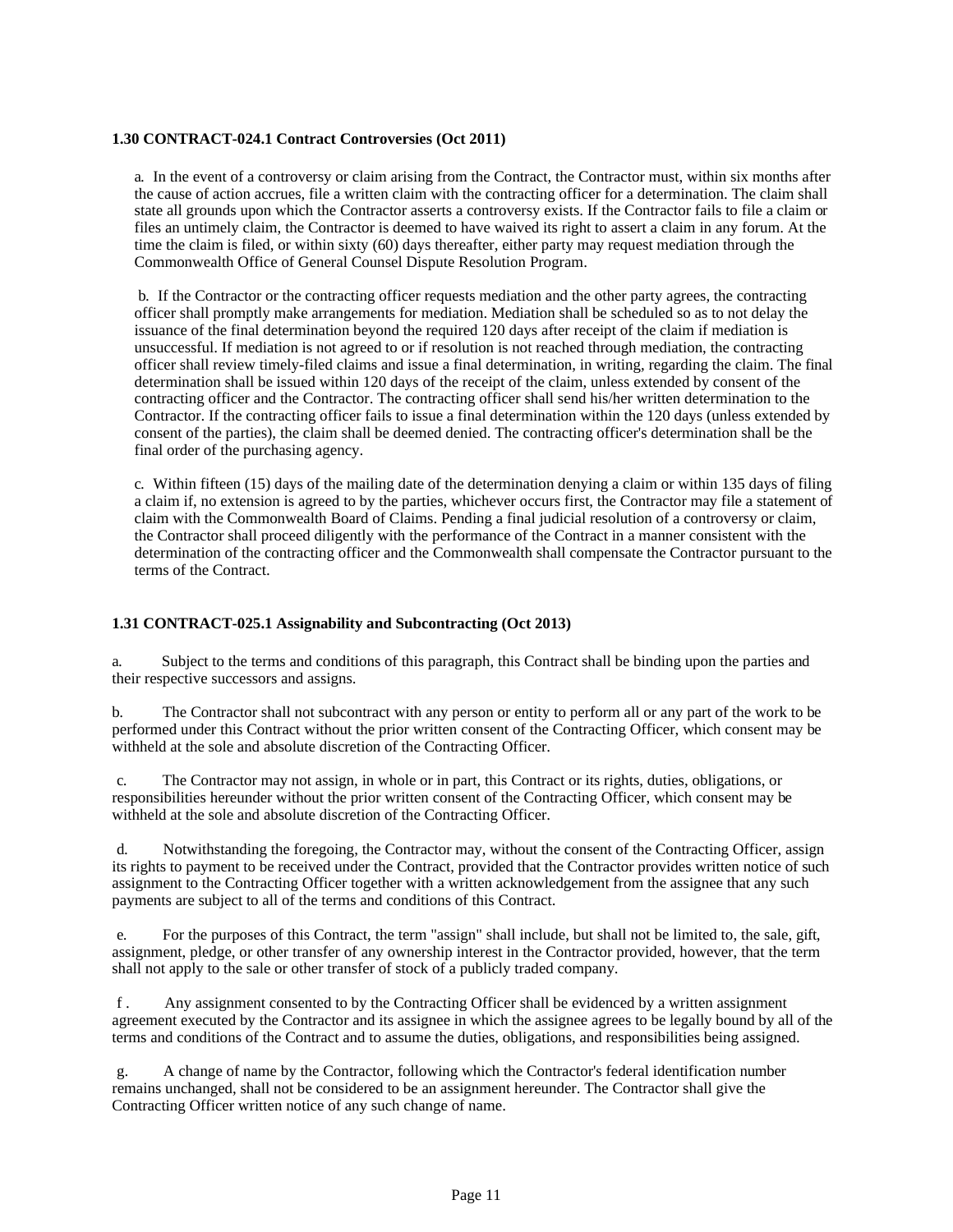## <span id="page-11-0"></span>**1.32 CONTRACT-026.1 Other Contractors (Oct 2006)**

The Commonwealth may undertake or award other contracts for additional or related work, and the Contractor shall fully cooperate with other contractors and Commonwealth employees, and coordinate its work with such additional work as may be required. The Contractor shall not commit or permit any act that will interfere with the performance of work by any other contractor or by Commonwealth employees. This paragraph shall be included in the Contracts of all contractors with which this Contractor will be required to cooperate. The Commonwealth shall equitably enforce this paragraph as to all contractors to prevent the imposition of unreasonable burdens on any contractor.

### <span id="page-11-1"></span>**1.33 CONTRACT-027.1 Nondiscrimination/Sexual Harassment Clause (August 2018)**

The Contractor agrees:

**1.** In the hiring of any employee(s) for the manufacture of supplies, performance of work, or any other activity required under the contract or any subcontract, the Contractor, each subcontractor, or any person acting on behalf of the Contractor or subcontractor shall not discriminate by reason of race, gender, creed, color, sexual orientation, gender identity or expression, or in violation of the *Pennsylvania Human Relations Act* (PHRA) and applicable federal laws, against any citizen of this Commonwealth who is qualified and available to perform the work to which the employment relates.

**2.** Neither the Contractor nor any subcontractor nor any person on their behalf shall in any manner discriminate by reason of race, gender, creed, color, sexual orientation, gender identity or expression, or in violation of the PHRA and applicable federal laws, against or intimidate any employee involved in the manufacture of supplies, the performance of work, or any other activity required under the contract.

**3.** Neither the Contractor nor any subcontractor nor any person on their behalf shall in any manner discriminate by reason of race, gender, creed, color, sexual orientation, gender identity or expression, or in violation of the PHRA and applicable federal laws, in the provision of services under the contract.

**4.** Neither the Contractor nor any subcontractor nor any person on their behalf shall in any manner discriminate against employees by reason of participation in or decision to refrain from participating in labor activities protected under the *Public Employee Relations Act*, *Pennsylvania Labor Relations Act* or *National Labor Relations Act,* as applicable and to the extent determined by entities charged with such Acts' enforcement, and shall comply with any provision of law establishing organizations as employees' exclusive representatives.

**5.** The Contractor and each subcontractor shall establish and maintain a written nondiscrimination and sexual harassment policy and shall inform their employees in writing of the policy. The policy must contain a provision that sexual harassment will not be tolerated and employees who practice it will be disciplined. lighted places customarily frequented by employees and at or near where the contracted services are performed shall satisfy this requirement for employees with an established work site.

**6.** The Contractor and each subcontractor shall not discriminate by reason of race, gender, creed, color, sexual orientation, gender identity or expression, or in violation of PHRA and applicable federal laws, against any subcontractor or supplier who is qualified to perform the work to which the contract relates.

**7.** The Contractor and each subcontractor represents that it is presently in compliance with and will maintain compliance with all applicable federal, state, and local laws, regulations and policies relating to nondiscrimination and sexual harassment. The Contractor and each subcontractor further represents that it has filed a Standard Form 100 Employer Information Report ("EEO-1") with the U.S. Equal Employment Opportunity Commission ("EEOC") and shall file an annual EEO-1 report with the EEOC as required for employers' subject to *Title VII* of the *Civil Rights Act of 1964*, as amended, that have 100 or more employees and employers that have federal government contracts or first-tier subcontracts and have 50 or more employees. The Contractor and each subcontractor shall, upon request and within the time periods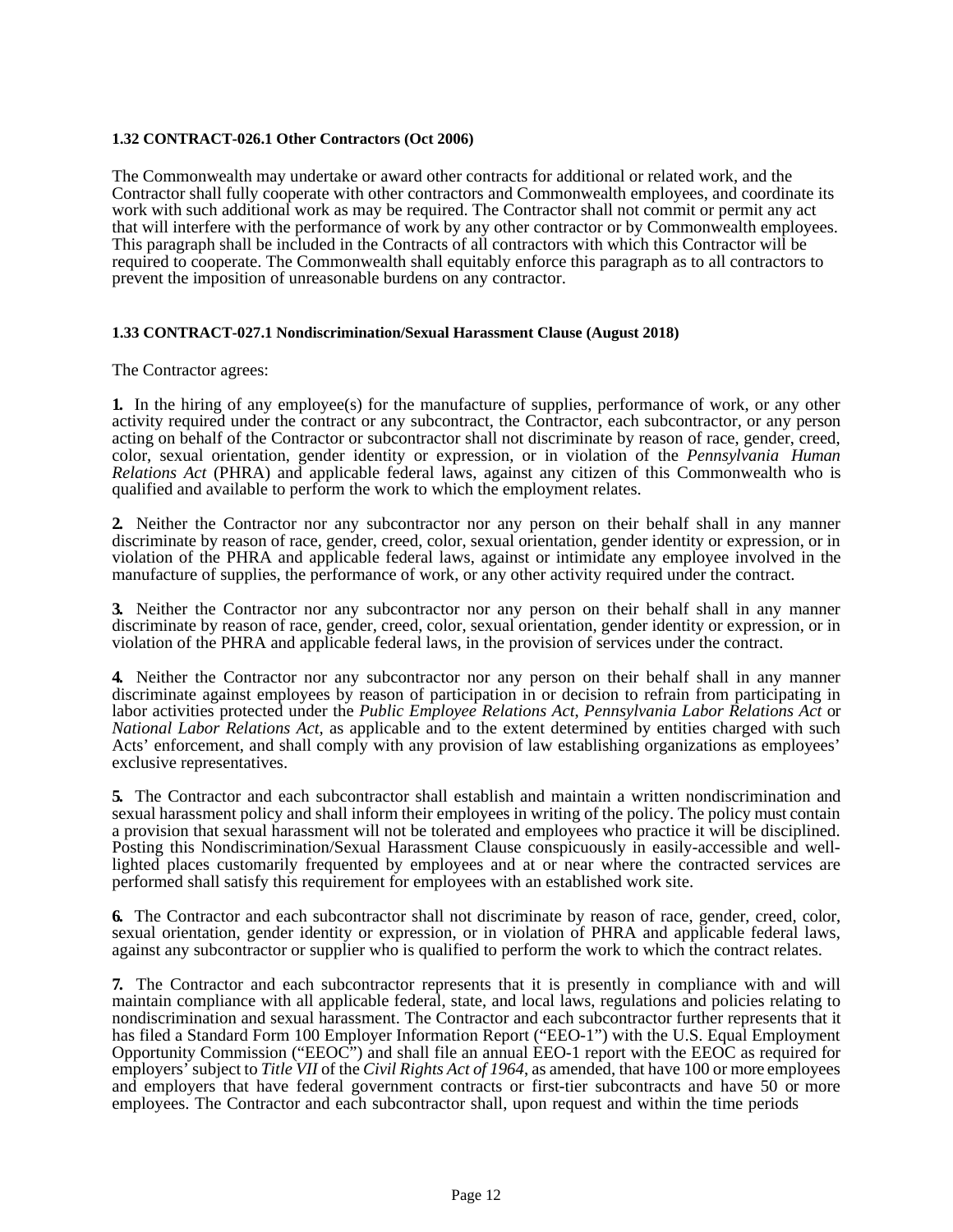requested by the Commonwealth, furnish all necessary employment documents and records, including EEO-1 reports, and permit access to their books, records, and accounts by the contracting agency and the Bureau of Diversity, Inclusion and Small Business Opportunities for purpose of ascertaining compliance with provisions of this Nondiscrimination/Sexual Harassment Clause.

**8.** The Contractor shall include the provisions of this Nondiscrimination/Sexual Harassment Clause in every subcontract so that those provisions applicable to subcontractors will be binding upon each subcontractor.

**9.** The Contractor's and each subcontractor's obligations pursuant to these provisions are ongoing from and after the effective date of the contract through the termination date thereof. Accordingly, the Contractor and each subcontractor shall have an obligation to inform the Commonwealth if, at any time during the term of the contract, it becomes aware of any actions or occurrences that would result in violation of these provisions.

**10.** The Commonwealth may cancel or terminate the contract and all money due or to become due under the contract may be forfeited for a violation of the terms and conditions of this Nondiscrimination/Sexual Harassment Clause. In addition, the agency may proceed with debarment or suspension and may place the Contractor in the Contractor Responsibility File.

## <span id="page-12-0"></span>**1.34 CONTRACT-028.1 Contractor Integrity Provisions (Jan 2015)**

It is essential that those who seek to contract with the Commonwealth of Pennsylvania ("Commonwealth") observe high standards of honesty and integrity. They must conduct themselves in a manner that fosters public confidence in the integrity of the Commonwealth contracting and procurement process.

**1. DEFINITIONS.** For purposes of these Contractor Integrity Provisions, the following terms shall have the meanings found in this Section:

**a. "Affiliate"** means two or more entities where (a) a parent entity owns more than fifty percent of the voting stock of each of the entities; or (b) a common shareholder or group of shareholders owns more than fifty percent of the voting stock of each of the entities; or (c) the entities have a common proprietor or general partner.

**b. "Consent"** means written permission signed by a duly authorized officer or employee of the Commonwealth, provided that where the material facts have been disclosed, in writing, by prequalification, bid, proposal, or contractual terms, the Commonwealth shall be deemed to have consented by virtue of the execution of this contract.

**c. "Contractor"** means the individual or entity, that has entered into this contract with the Commonwealth.

**d. "Contractor Related Parties"** means any affliates of the Contractor and the Contractor's executive officers, Pennsylvania officers and directors, or owners of 5 percent or more interest in the Contractor.

## **e. "Financial Interest"** means either:

**(1)** Ownership of more than a five percent interest in any business; or

**(2)** Holding a position as an officer, director, trustee, partner, employee, or holding any position of management.

**f. "Gratuity"** means tendering, giving, or providing anything of more than nominal monetary value including, but not limited to, cash, travel, entertainment, gifts, meals, lodging, loans, subscriptions, advances, deposits of money, services, employment, or contracts of any kind. The exceptions set forth in the *Governor's Code of Conduct, Executive Order 1980-18*, the *4 Pa. Code §7.153(b)*, shall apply.

**g. "Non-bid Basis"** means a contract awarded or executed by the Commonwealth with Contractor without seeking bids or proposals from any other potential bidder or offeror.

**2.** In furtherance of this policy, Contractor agrees to the following: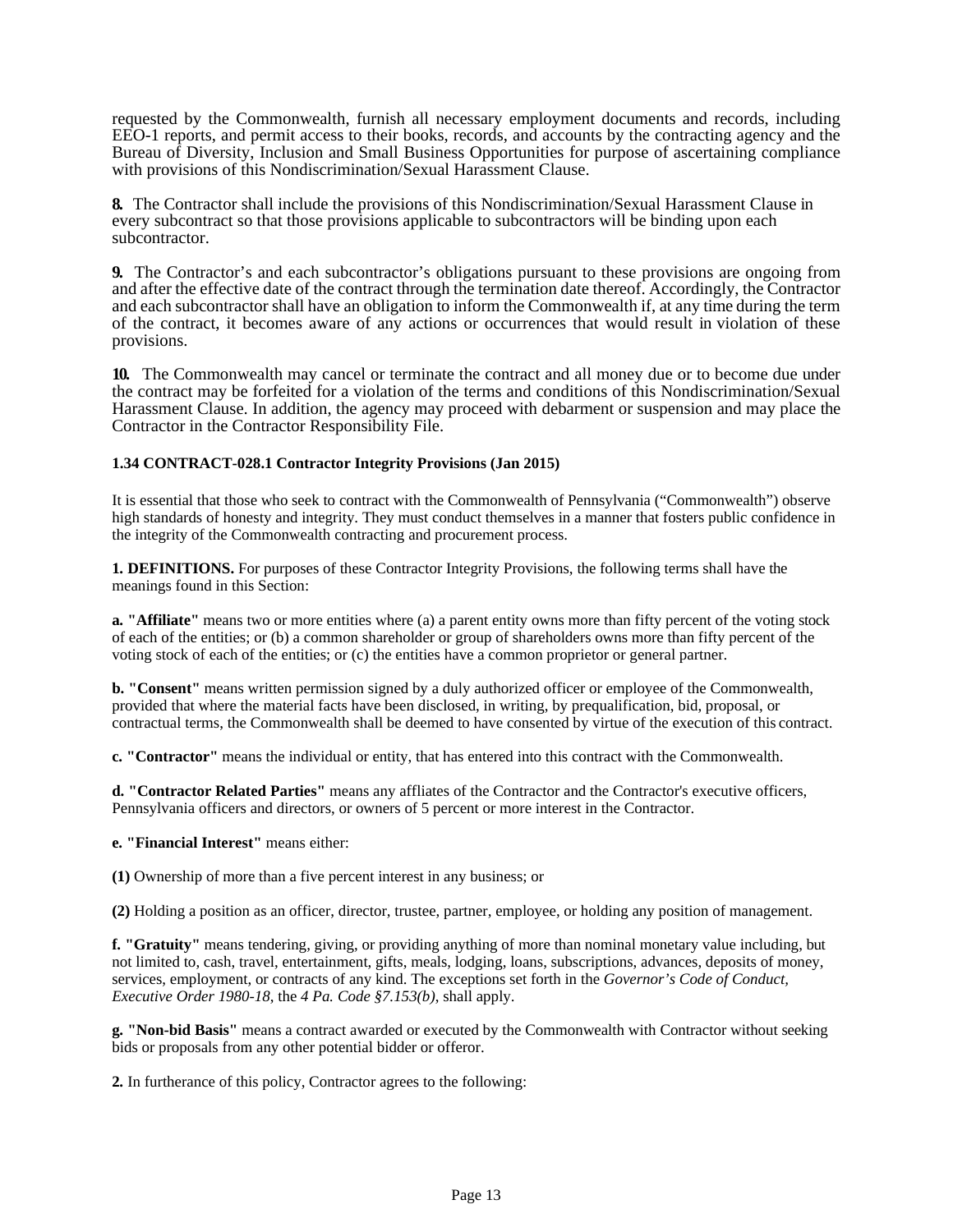**a.** Contractor shall maintain the highest standards of honesty and integrity during the performance of this contract and shall take no action in violation of state or federal laws or regulations or any other applicable laws or regulations, or other requirements applicable to Contractor or that govern contracting or procurement with the Commonwealth.

**b.** Contractor shall establish and implement a written business integrity policy, which includes, at a minimum, the requirements of these provisions as they relate to the Contractor activity with the Commonwealth and Commonwealth employees and which is made known to all Contractor employees. Posting these Contractor Integrity Provisions conspicuously in easily-accessible and well-lighted places customarily frequented by employees and at or near where the contract services are performed shall satisfy this requirement.

**c.** Contractor, its affiliates, agents, employees and anyone in privity with Contractor shall not accept, agree to give, offer, confer or agree to confer or promise to confer, directly or indirectly, any gratuity or pecuniary benefit to any person, or to influence or attempt to influence any person in violation of any federal or state law, regulation, executive order of the Governor of Pennsylvania, statement of policy, management directive or any other published standard of the Commonwealth in connection with performance of work under this contract, except as provided in this contract.

**d.** Contractor shall not have a financial interest in any other contractor, subcontractor, or supplier providing services, labor or material under this contract, unless the financial interest is disclosed to the Commonwealth in writing and the Commonwealth consents to Contractor's financial interest prior to Commonwealth execution of the contract. Contractor shall disclose the financial interest to the Commonwealth at the time of bid or proposal submission, or if no bids or proposals are solicited, no later than the Contractor's submission of the contract signed by Contractor.

**e.** Contractor certifies to the best of its knowledge and belief that within the last five (5) years Contractor or Contractor Related Parties have not:

**(1)** been indicted or convicted of a crime involving moral turpitude or business honesty or integrity in any jurisdiction;

**(2)** been suspended, debarred or otherwise disqualified from entering into any contract with any governmental agency;

**(3)** had any business license or professional license suspended or revoked;

**(4)** had any sanction or finding of fact imposed as a result of a judicial or administrative proceeding related to fraud, extortion, bribery, bid rigging, embezzlement, misrepresentation or anti-trust; and

**(5)** been, and is not currently, the subject of a criminal investigation by any federal, state or local prosecuting or investigative agency and/or civil anti-trust investigation by any federal, state or local prosecuting or investigative agency.

If Contractor cannot so certify to the above, then it must submit along with its bid, proposal or contract a written explanation of why such certification cannot be made and the Commonwealth will determine whether a contract may be entered into with the Contractor. The Contractor's obligation pursuant to this certification is ongoing from and after the effective date of the contract through the termination date thereof. Accordingly, the Contractor shall have an obligation to immediately notify the Commonwealth in writing if at any time during the term of the contract it becomes aware of any event which would cause the Contractor's certification or explanation to change. Contractor acknowledges that the Commonwealth may, in its sole discretion, terminate the contract for cause if it learns that any of the certifications made herein are currently false due to intervening factual circumstances or were false or should have been known to be false when entering into the contract.

*f.* Contractor shall comply with the requirements of the *Lobbying Disclosure Act (65 Pa.C.S. §13A01 et seq.)*  regardless of the method of award. If this contract was awarded on a Non-bid Basis, Contractor must also comply with the requirements of the *Section 1641 of the Pennsylvania Election Code (25 P.S. §3260a).*

**g.** When contractor has reason to believe that any breach of ethical standards as set forth in law, the Governor's Code of Conduct, or these Contractor Integrity Provisions has occurred or may occur, including but not limited to contact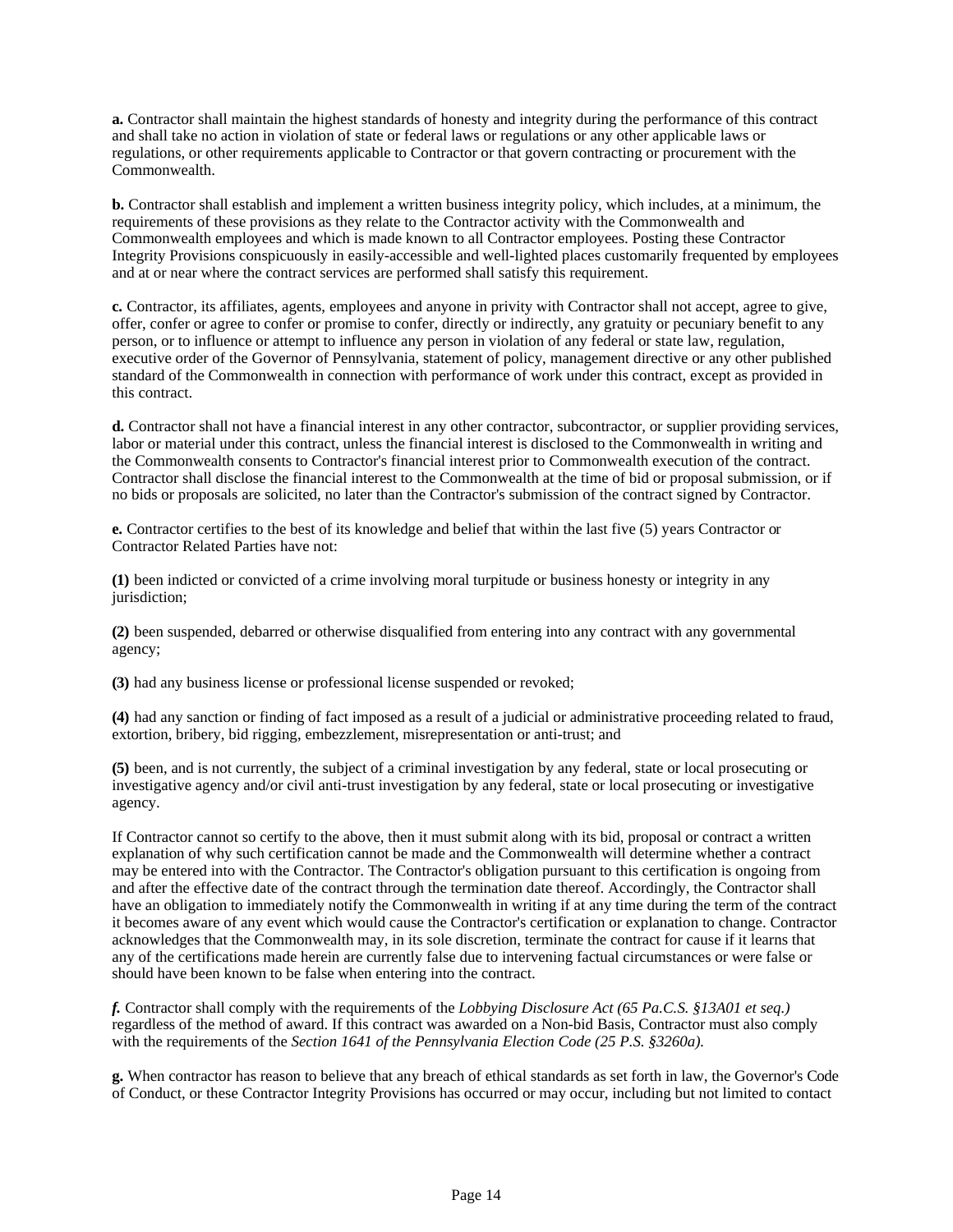by a Commonwealth officer or employee which, if acted upon, would violate such ethical standards, Contractor shall immediately notify the Commonwealth contracting officer or the Office of the State Inspector General in writing.

**h.** Contractor, by submission of its bid or proposal and/or execution of this contract and by the submission of any bills, invoices or requests for payment pursuant to the contract, certifies and represents that is has not violated any of these Contractor Integrity Provisions in connection with the submission of the bid or proposal, during any contract negotiations or during the term of the contract, to include any extensions thereof. Contractor shall immediately notify the Commonwealth in writing of any actions for occurrences that would result in a violation of these Contractor Integrity Provisions. Contractor agrees to reimburse the Commonwealth for the reasonable costs of investigation incurred by the Office of the State Inspector General for investigations of the Contractor's compliance with the terms of this or any other agreement between the Contractor and the Commonwealth that results in the suspension or debarment of the Contractor. Contractor shall not be responsible for investigative costs for investigations that do not result in the Contractor's suspension or debarment.

**i.** Contractor shall cooperate with the Office of the State Inspector General in its investigation of any alleged Commonwealth agency or employee breach of ethical standards and any alleged Contractor non-compliance with these Contractor Integrity Provisions. Contractor agrees to make identified Contractor employees available for interviews at reasonable times and places. Contractor, upon the inquiry or request of an Inspector General, shall provide, or if appropriate, make promptly available for inspection or copying, any information of any type or form deemed relevant by the Office of the State Inspector General to Contractor's integrity and compliance with these provisions. Such information may include, but shall not be limited to, Contractor's business or financial records, documents or files of any type or form that refer to or concern this contract. Contractor shall incorporate this paragraph in any agreement, contract or subcontract it enters into in the course of the performance of this contract/agreement solely for the purpose of obtaining subcontractor compliance with this provision. The incorporation of this provision in a subcontract shall not create privity of contract between the Commonwealth and any such subcontractor, and no third party beneficiaries shall be created thereby.

**j.** For violation of any of these Contractor Integrity Provisions, the Commonwealth may terminate this and any other contract with Contractor, claim liquidated damages in an amount equal to the value of anything received in breach of these Provisions, claim damages for all additional costs and expenses incurred in obtaining another contractor to complete performance under this contract, and debar and suspend Contractor from doing business with the Commonwealth. These rights and remedies are cumulative, and the use or non-use of any one shall not preclude the use of all or any other. These rights and remedies are in addition to those the Commonwealth may have under law, statute, regulation or otherwise.

## <span id="page-14-0"></span>**1.35 CONTRACT-029.1 Contractor Responsibility Provisions (July 2021)**

For the purpose of these provisions, the term Contractor is defined as any person, including, but not limited to, a bidder, offeror, loan recipient, grantee or lessor, who has furnished or performed or seeks to furnish or perform, goods, supplies, services, leased space, construction or other activity, under a contract, grant, lease, purchase order or reimbursement agreement with the Commonwealth of Pennsylvania (Commonwealth). The term Contractor includes a permittee, licensee, or any agency, political subdivision, instrumentality, public authority, or other public entity in the Commonwealth.

1. The Contractor certifies, in writing, for itself and its subcontractors required to be disclosed or approved by the Commonwealth, that as of the date of its execution of this Bid/Contract, that neither the Contractor, nor any such subcontractors, are under suspension or debarment by the Commonwealth or any governmental entity, instrumentality, or authority and, if the Contractor cannot so certify, then it agrees to submit, along with its Bid/Contract, a written explanation of why such certification cannot be made.

2. The Contractor also certifies, in writing, that as of the date of its execution of this Bid/Contract it has no tax liabilities or other Commonwealth obligations, or has filed a timely administrative or judicial appeal if such liabilities or obligations exist, or is subject to a duly approved deferred payment plan if such liabilities exist.

3. The Contractor's obligations pursuant to these provisions are ongoing from and after the effective date of the Contract through the termination date thereof. Accordingly, the Contractor shall have an obligation to inform the Commonwealth if, at any time during the term of the Contract, it becomes delinquent in the payment of taxes, or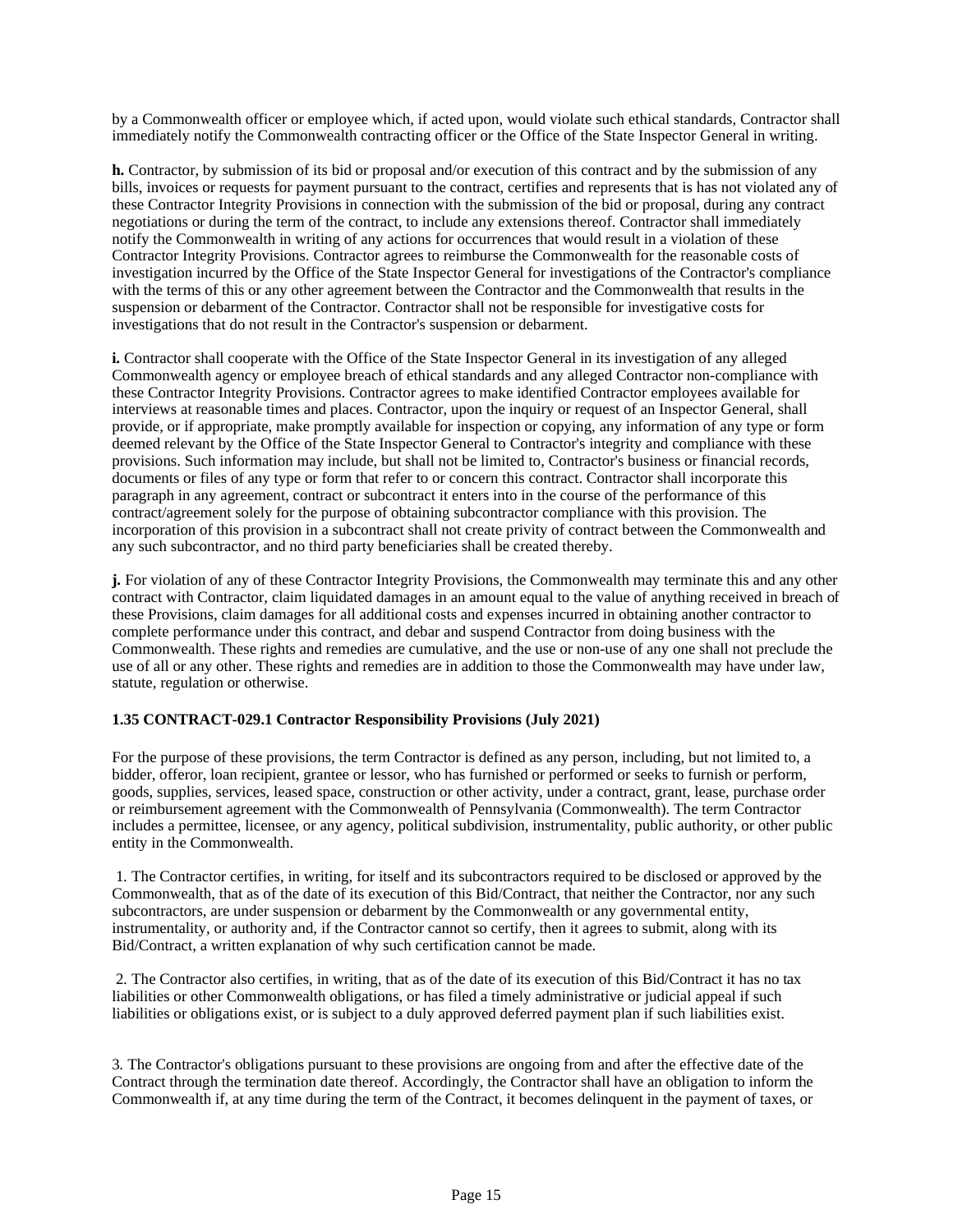other Commonwealth obligations, or if it or, to the best knowledge of the Contractor, any of its subcontractors are suspended or debarred by the Commonwealth, the federal government, or any other state or governmental entity. Such notification shall be made within 15 days of the date of suspension or debarment.

4. The failure of the Contractor to notify the Commonwealth of its suspension or debarment by the Commonwealth, any other state, or the federal government shall constitute an event of default of the Contract with the Commonwealth.

5. The Contractor agrees to reimburse the Commonwealth for the reasonable costs of investigation incurred by the Office of State Inspector General for investigations of the Contractor's compliance with the terms of this or any other agreement between the Contractor and the Commonwealth that results in the suspension or debarment of the contractor. Such costs shall include, but shall not be limited to, salaries of investigators, including overtime; travel and lodging expenses; and expert witness and documentary fees. The Contractor shall not be responsible for investigative costs for investigations that do not result in the Contractor's suspension or debarment.

6. The Contractor may search the current list of suspended and debarred Commonwealth contractors by visiting the eMarketplace website a[t http://www.emarketplace.state.pa.us a](http://www.emarketplace.state.pa.us/)nd clicking the Debarment List tab.

## <span id="page-15-0"></span>**1.36 CONTRACT-030.1 Americans with Disabilities Act (July 2021)**

For the purpose of these provisions, the term contractor is defined as any person, including, but not limited to, a bidder, offeror, supplier, or grantee, who will furnish or perform or seeks to furnish or perform, goods, supplies, services, construction or other activity, under a purchase order, contract, or grant with the Commonwealth of Pennsylvania (Commonwealth).

During the term of this agreement, the contractor agrees as follows:

- 1 Pursuant to federal regulations promulgated under the authority of the Americans with Disabilities Act, 28 C. F. R. § 35.101 et seq., the contractor understands and agrees that no individual with a disability shall, on the basis of the disability, be excluded from participation in this agreement or from activities provided for under this agreement. As a condition of accepting and executing this agreement, the contractor agrees to comply with the "General Prohibitions Against Discrimination," 28 C. F. R. § 35.130, and all other regulations promulgated under Title II of the Americans with Disabilities Act which are applicable to the benefits, services, programs, and activities provided by the Commonwealth through contracts with outside contractors.
- 2 The contractor shall be responsible for and agrees to indemnify and hold harmless the Commonwealth from all losses, damages, expenses, claims, demands, suits, and actions brought by any party against the Commonwealth as a result of the contractor's failure to comply with the provisions of paragraph 1.

#### <span id="page-15-1"></span>**1.37 CONTRACT-032.1 Covenant Against Contingent Fees (Oct 2006)**

The Contractor warrants that no person or selling agency has been employed or retained to solicit or secure the Contract upon an agreement or understanding for a commission, percentage, brokerage, or contingent fee, except bona fide employees or bona fide established commercial or selling agencies maintained by the Contractor for the purpose of securing business. For breach or violation of this warranty, the Commonwealth shall have the right to terminate the Contract without liability or in its discretion to deduct from the Contract price or consideration, or otherwise recover the full amount of such commission, percentage, brokerage, or contingent fee.

#### <span id="page-15-2"></span>**1.38 CONTRACT-033.1 Applicable Law (Oct 2006)**

This Contract shall be governed by and interpreted and enforced in accordance with the laws of the Commonwealth of Pennsylvania (without regard to any conflict of laws provisions) and the decisions of the Pennsylvania courts.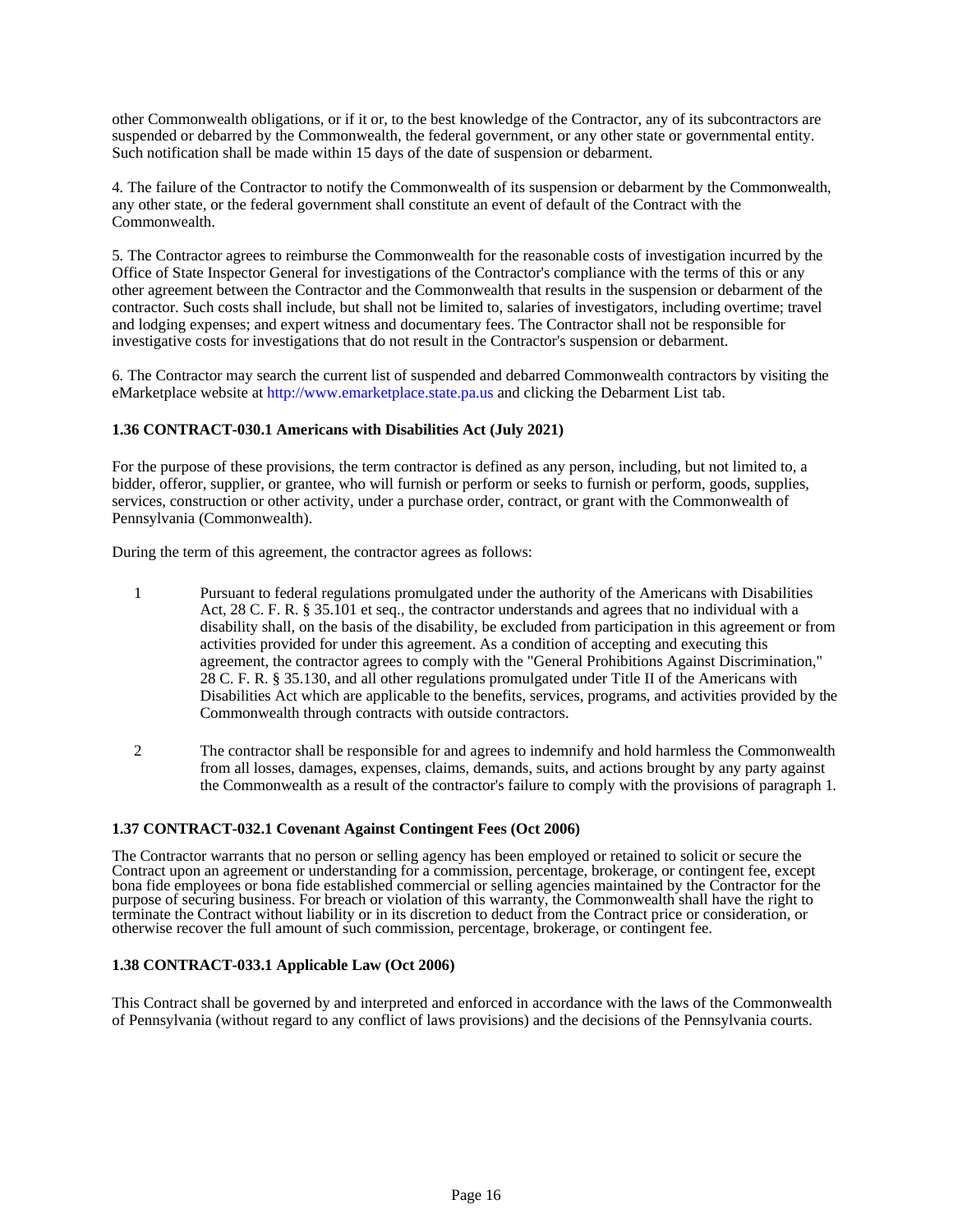The Contractor consents to the jurisdiction of any court of the Commonwealth of Pennsylvania and any federal courts in Pennsylvania, waiving any claim or defense that such forum is not convenient or proper. The Contractor agrees that any such court shall have in personam jurisdiction over it, and consents to service of process in any manner authorized by Pennsylvania law.

### <span id="page-16-0"></span>**1.39 CONTRACT-034.1c Integration – Contract (Nov 30 2006)**

This Contract, including all referenced documents, and any Purchase Order constitutes the entire agreement between the parties. No agent, representative, employee or officer of either the Commonwealth or the Contractor has authority to make, or has made, any statement, agreement or representation, oral or written, in connection with the Contract, which in any way can be deemed to modify, add to or detract from, or otherwise change or alter its terms and conditions. No negotiations between the parties, nor any custom or usage, shall be permitted to modify or contradict any of the terms and conditions of the Contract. No modifications, alterations, changes, or waiver to the Contract or any of its terms shall be valid or binding unless accomplished by a written amendment signed by both parties.

## <span id="page-16-1"></span>**1.40 CONTRACT-034.3 Controlling Terms and Conditions (Aug 2011)**

The terms and conditions of this Contract shall be the exclusive terms of agreement between the Contractor and the Commonwealth. All quotations requested and received from the Contractor are for obtaining firm pricing only. Other terms and conditions or additional terms and conditions included or referenced in the Contractor's quotations, invoices, business forms, or other documentation shall not become part of the parties' agreement and shall be disregarded by the parties, unenforceable by the Contractor and not binding on the Commonwealth.

### <span id="page-16-2"></span>**1.41 CONTRACT-035.1a Changes (Oct 2006)**

The Commonwealth reserves the right to make changes at any time during the term of the Contract or any renewals or extensions thereof: 1) to increase or decrease the quantities resulting from variations between any estimated quantities in the Contract and actual quantities; 2) to make changes to the services within the scope of the Contract; 3) to notify the Contractor that the Commonwealth is exercising any Contract renewal or extension option; or 4) to modify the time of performance that does not alter the scope of the Contract to extend the completion date beyond the Expiration Date of the Contract or any renewals or extensions thereof. Any such change shall be made by the Contracting Officer by notifying the Contractor in writing. The change shall be effective as of the date of the change, unless the notification of change specifies a later effective date. Such increases, decreases, changes, or modifications will not invalidate the Contract, nor, if performance security is being furnished in conjunction with the Contract, release the security obligation. The Contractor agrees to provide the service in accordance with the change order. Any dispute by the Contractor in regard to the performance required by any notification of change shall be handled through Contract Controversies Provision.

#### <span id="page-16-3"></span>**1.42 CONTRACT-036.1 Background Checks (February 2016)**

a. The Contractor must, at its expense, arrange for a background check for each of its employees, as well as the employees of any of its subcontractors, who will have access to Commonwealth facilities, either through on-site access or through remote access. Background checks are to be conducted via the Request for Criminal Record Check form and procedure found at [http://www.psp.state.pa.us/psp/lib/psp/sp4-164.pdf .](http://www.psp.state.pa.us/psp/lib/psp/sp4-164.pdf) The background check must be conducted prior to initial access and on an annual basis thereafter.

b. Before the Commonwealth will permit access to the Contractor, the Contractor must provide written confirmation that the background checks have been conducted. If, at any time, it is discovered that a Contractor employee has a criminal record that includes a felony or misdemeanor involving terroristic behavior, violence, use of a lethal weapon, or breach of trust/fiduciary responsibility or which raises concerns about building, system or personal security or is otherwise job-related, the Contractor shall not assign that employee to any Commonwealth facilities,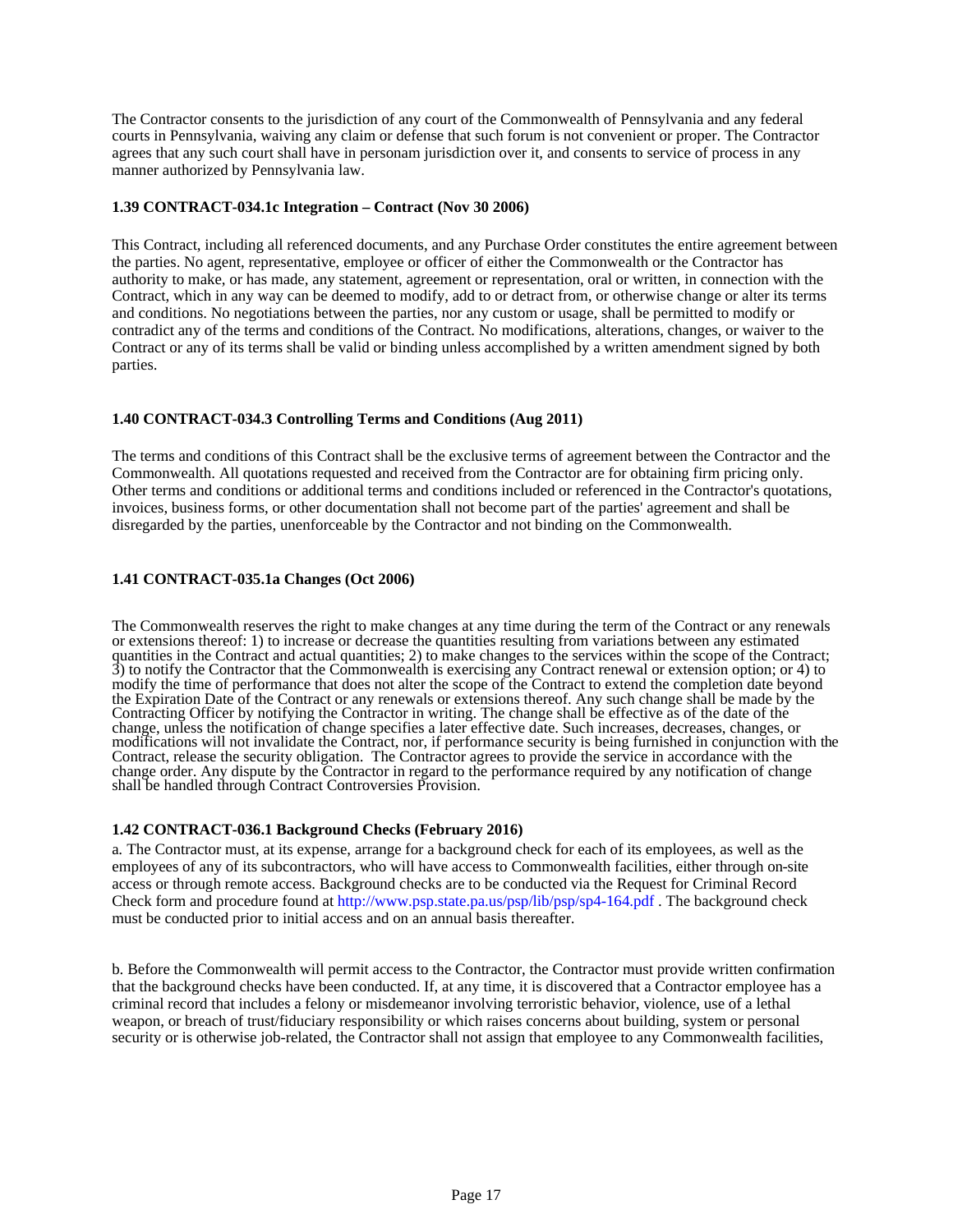shall remove any access privileges already given to the employee and shall not permit that employee remote access unless the Commonwealth consents to the access, in writing, prior to the access. The Commonwealth may withhold its consent in its sole discretion. Failure of the Contractor to comply with the terms of this Section on more than one occasion or Contractor's failure to appropriately address any single failure to the satisfaction of the Commonwealth may result in the Contractor being deemed in default of its Contract.

c. The Commonwealth specifically reserves the right of the Commonwealth to conduct background checks over and above that described herein.

d. Access to certain Capitol Complex buildings and other state office buildings is controlled by means of card readers and secured visitors' entrances. Commonwealth contracted personnel who have regular and routine business in Commonwealth worksites may be issued a photo identification or access badge subject to the requirements of the contracting agency and DGS set forth in Enclosure 3 of Commonwealth Management Directive 625.10 (Amended) Card Reader and Emergency Response Access to Certain Capitol Complex Buildings and Other State Office Buildings. The requirements, policy and procedures include a processing fee payable by the Contractor for contracted personnel photo identification or access badges.

## <span id="page-17-0"></span>**1.43 CONTRACT-037.1a Confidentiality (Oct 2013)**

a) The Contractor agrees to protect the confidentiality of the Commonwealth's confidential information. The Commonwealth agrees to protect the confidentiality of Contractor's confidential information. In order for information to be deemed confidential, the party claiming confidentiality must designate the information as "confidential" in such a way as to give notice to the other party (notice may be communicated by describing the information, and the specifications around its use or disclosure, in the SOW). Neither party may assert that information owned by the other party is such party's confidential information. The parties agree that such confidential information shall not be copied, in whole or in part, or used or disclosed except when essential for authorized activities under this Contract and, in the case of disclosure, where the recipient of the confidential information has agreed to be bound by confidentiality requirements no less restrictive than those set forth herein. Each copy of such confidential information shall be marked by the party making the copy with any notices appearing in the original. Upon termination or cancellation of this Contract or any license granted hereunder, the receiving party will return to the disclosing party all copies of the confidential information in the receiving party's possession, other than one copy, which may be maintained for archival purposes only, and which will remain subject to this Contract's security, privacy, data retention/destruction and confidentiality provisions (all of which shall survive the expiration of this Contract). Both parties agree that a material breach of these requirements may, after failure to cure within the time frame specified in this Contract, and at the discretion of the non-breaching party, result in termination for default pursuant to the DEFAULT provision of this Contract, in addition to other remedies available to the non-breaching party.

(b) Insofar as information is not otherwise protected by law or regulation, the obligations stated in this Section do not apply to information:

(1) already known to the recipient at the time of disclosure other than through the contractual relationship;

(2) independently generated by the recipient and not derived by the information supplied by the disclosing party.

(3) known or available to the public , except where such knowledge or availability is the result of unauthorized disclosure by the recipient of the proprietary information;

(4) disclosed to the recipient without a similar restriction by a third party who has the right to make such disclosure; or

(5) required to be disclosed by law , regulation, court order, or other legal process.

There shall be no restriction with respect to the use or disclosure of any ideas, concepts, know-how, or data processing techniques developed alone or jointly with the Commonwealth in connection with services provided to the Commonwealth under this Contract.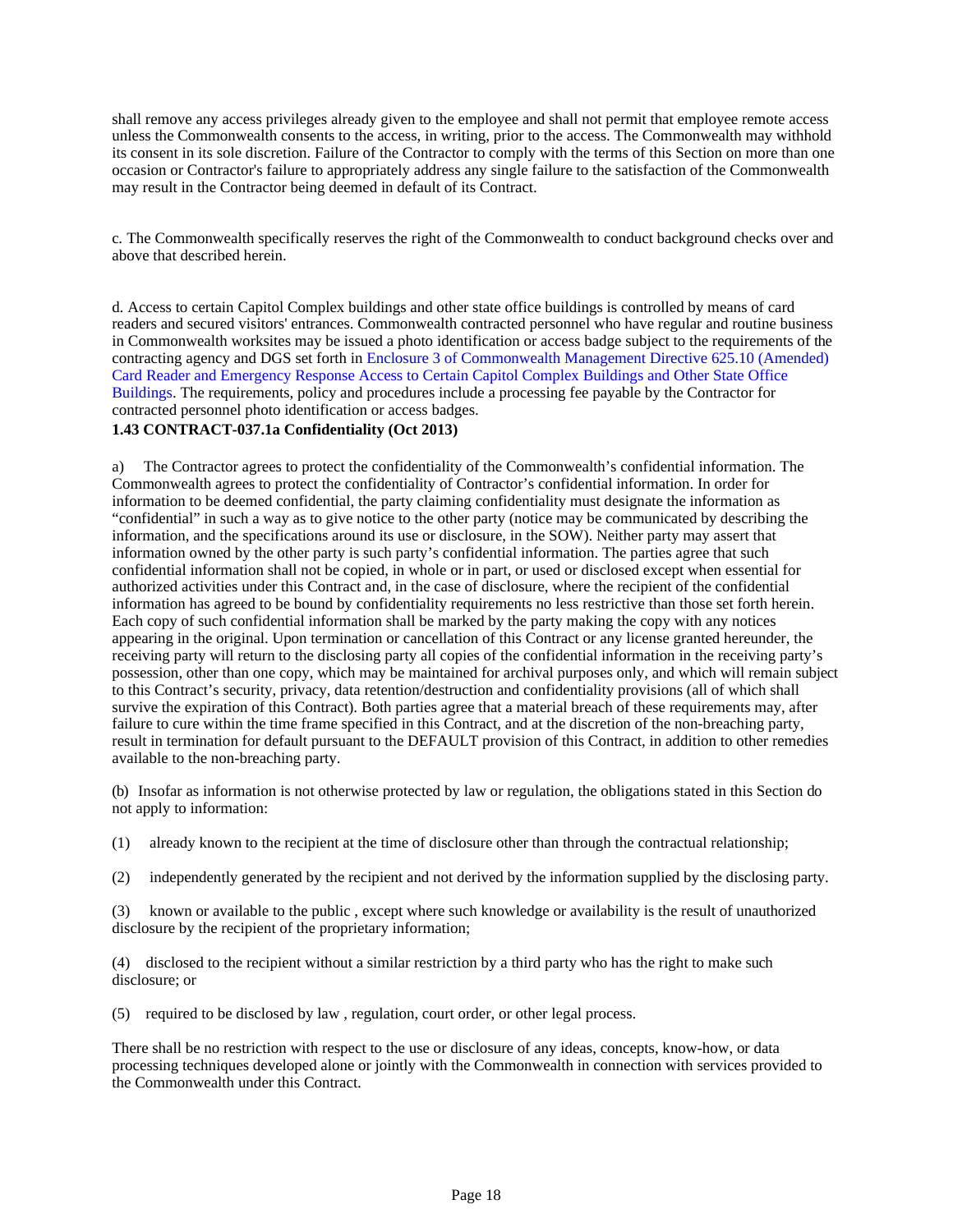(c) The Contractor shall use the following process when submitting information to the Commonwealth it believes to be confidential and/or proprietary information or trade secrets:

(1) Prepare an un-redacted version of the appropriate document, and

(2) Prepare a redacted version of the document that redacts the information that is asserted to be confidential or proprietary information or a trade secret, and

- (3) Prepare a signed written statement that states:
- (i) the attached document contains confidential or proprietary information or trade secrets;

(ii) the Contractor is submitting the document in both redacted and un-redacted format in accordance with 65 P.S. § 67.707(b); and

(iii) the Contractor is requesting that the document be considered exempt under 65 P.S.  $\S$  67.708(b)(11) from public records requests.

(4) Submit the two documents along with the signed written statement to the Commonwealth.

#### <span id="page-18-0"></span>**1.44 CONTRACT-045.1 Insurance - General (Dec 12 2006)**

The Contractor is required to have in place during the term of the Contract and any renewals or extensions thereof , the following types of insurance, issued by companies acceptable to the Commonwealth and authorized to conduct such business under the laws of the Commonwealth of Pennsylvania:

- **A. Worker's Compensation Insurance** for all of the Contractor's employees and those of any subcontractor, engaged in work at the site of the project as required by law.
- **B. Public Liability and Property Damage Insurance** to protect the Commonwealth, the Contractor, and any and all subcontractors from claims for damages for personal injury (including bodily injury), sickness or disease, accidental death and damage to property including the loss of use resulting from any property damage, which may arise from the activities performed under the Contract or the failure to perform under the Contract, whether such performance or non-performance be by the Contractor, by any subcontractor, or by anyone directly or indirectly employed by either. The minimum amounts of coverage shall be \$250,000 per person and \$1,000,000 per occurrence for bodily injury, including death, and \$250,000 per person and \$1,000,000 per occurrence for property damage. Such policies shall be occurrence rather than claims-made policies and shall not contain any endorsements or any other form designated to limit and restrict any action by the Commonwealth, as an additional insured, against the insurance coverage in regard to work performed for the Commonwealth.

Prior to commencement of the work under the Contract and at each insurance renewal date during the term of the Contract, the Contractor shall provide the Commonwealth with current certificates of insurance. These certificates or policies shall name the Commonwealth as an additional insured and shall contain a provision that the coverage's afforded under the policies will not be cancelled or changed until at least thirty (30) days written notice has been given to the Commonwealth.

The Commonwealth shall be under no obligation to obtain such certificates from the Contractor(s). Failure by the Commonwealth to obtain the certificates shall not be deemed a waiver of the Contractor's obligation to obtain and furnish certificates. The Commonwealth shall have the right to inspect the original insurance policies.

#### <span id="page-18-1"></span>**1.45 CONTRACT-051.1 Notice (Dec 2006)**

Any written notice to any party under this Contract shall be deemed sufficient if delivered personally, or by facsimile, telecopy, electronic or digital transmission (provided such delivery is confirmed), or by a recognized overnight courier service (e.g., DHL, Federal Express, etc.) with confirmed receipt, or by certified or registered United States mail, postage prepaid, return receipt requested, and sent to following: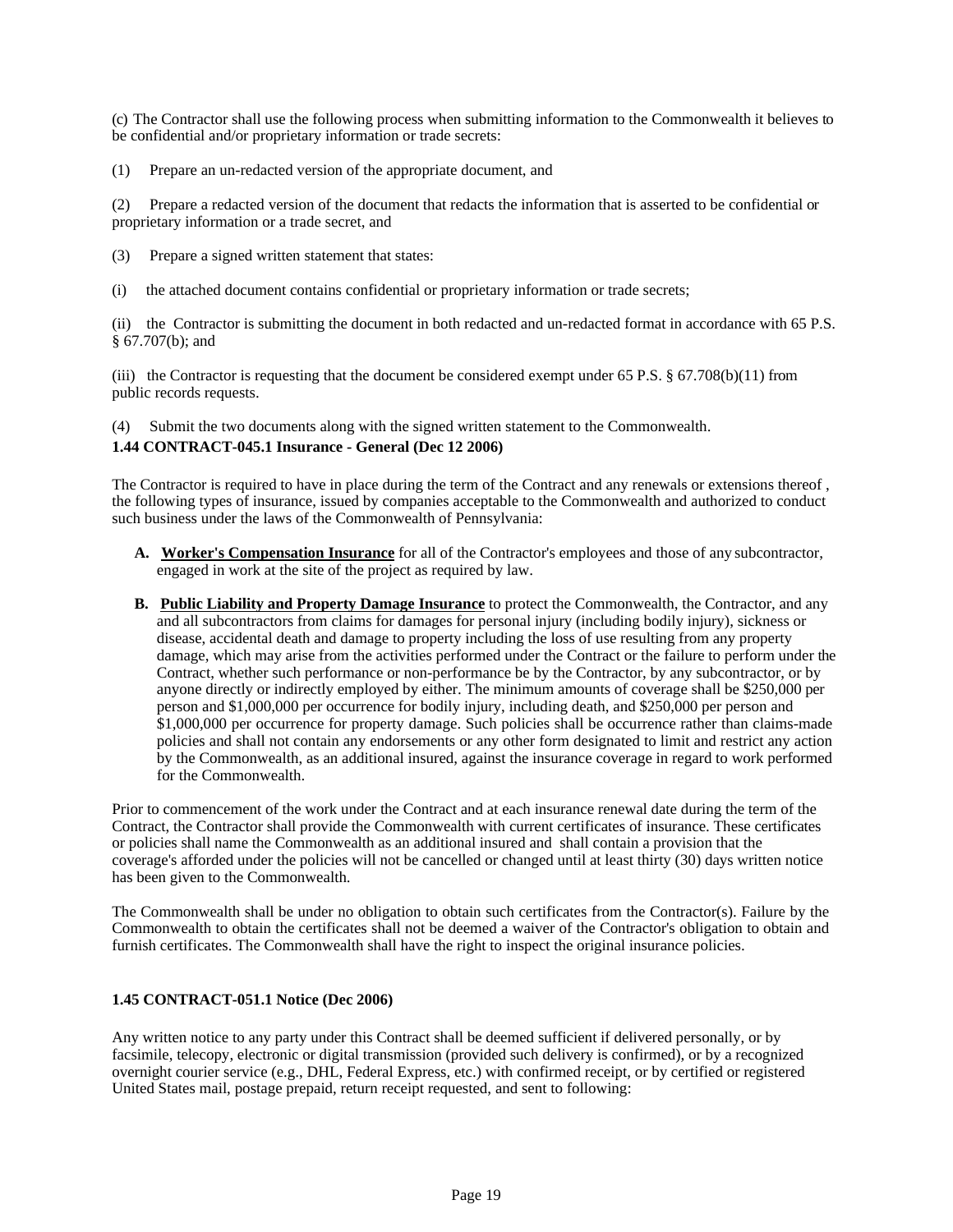a. If to the Contractor: the Contractor's address as recorded in the Commonwealth's Supplier Registration system.

b. If to the Commonwealth: the address of the Issuing Office as set forth on the Contract.

## <span id="page-19-0"></span>**1.46 CONTRACT-052.1 Right to Know Law (Feb 2010)**

a. The Pennsylvania Right-to-Know Law, 65 P.S. §§ 67.101-3104, ("RTKL") applies to this Contract. For the purpose of these provisions, the term "the Commonwealth" shall refer to the contracting Commonwealth agency.

b. If the Commonwealth needs the Contractor's assistance in any matter arising out of the RTKL related to this Contract, it shall notify the Contractor using the legal contact information provided in this Contract. The Contractor, at any time, may designate a different contact for such purpose upon reasonable prior written notice to the Commonwealth.

c. Upon written notification from the Commonwealth that it requires the Contractor's assistance in responding to a request under the RTKL for information related to this Contract that may be in the Contractor's possession, constituting, or alleged to constitute, a public record in accordance with the RTKL ("Requested Information"), the Contractor shall:

1. Provide the Commonwealth, within ten (10) calendar days after receipt of written notification, access to, and copies of, any document or information in the Contractor's possession arising out of this Contract that the Commonwealth reasonably believes is Requested Information and may be a public record under the RTKL; and 2. Provide such other assistance as the Commonwealth may reasonably request, in order to comply with the

RTKL with respect to this Contract.

d. If the Contractor considers the Requested Information to include a request for a Trade Secret or Confidential Proprietary Information, as those terms are defined by the RTKL, or other information that the Contractor considers exempt from production under the RTKL, the Contractor must notify the Commonwealth and provide, within seven (7) calendar days of receiving the written notification, a written statement signed by a representative of the Contractor explaining why the requested material is exempt from public disclosure under the RTKL.

e. The Commonwealth will rely upon the written statement from the Contractor in denying a RTKL request for the Requested Information unless the Commonwealth determines that the Requested Information is clearly not protected from disclosure under the RTKL. Should the Commonwealth determine that the Requested Information is clearly not exempt from disclosure, the Contractor shall provide the Requested Information within five (5) business days of receipt of written notification of the Commonwealth's determination.

f. If the Contractor fails to provide the Requested Information within the time period required by these provisions, the Contractor shall indemnify and hold the Commonwealth harmless for any damages, penalties, costs, detriment or harm that the Commonwealth may incur as a result of the Contractor's failure, including any statutory damages assessed against the Commonwealth.

g. The Commonwealth will reimburse the Contractor for any costs associated with complying with these provisions only to the extent allowed under the fee schedule established by the Office of Open Records or as otherwise provided by the RTKL if the fee schedule is inapplicable.

h. The Contractor may file a legal challenge to any Commonwealth decision to release a record to the public with the Office of Open Records, or in the Pennsylvania Courts, however, the Contractor shall indemnify the Commonwealth for any legal expenses incurred by the Commonwealth as a result of such a challenge and shall hold the Commonwealth harmless for any damages, penalties, costs, detriment or harm that the Commonwealth may incur as a result of the Contractor's failure, including any statutory damages assessed against the Commonwealth, regardless of the outcome of such legal challenge. As between the parties, the Contractor agrees to waive all rights or remedies that may be available to it as a result of the Commonwealth's disclosure of Requested Information pursuant to the RTKL.

i. The Contractor's duties relating to the RTKL are continuing duties that survive the expiration of this Contract and shall continue as long as the Contractor has Requested Information in its possession.